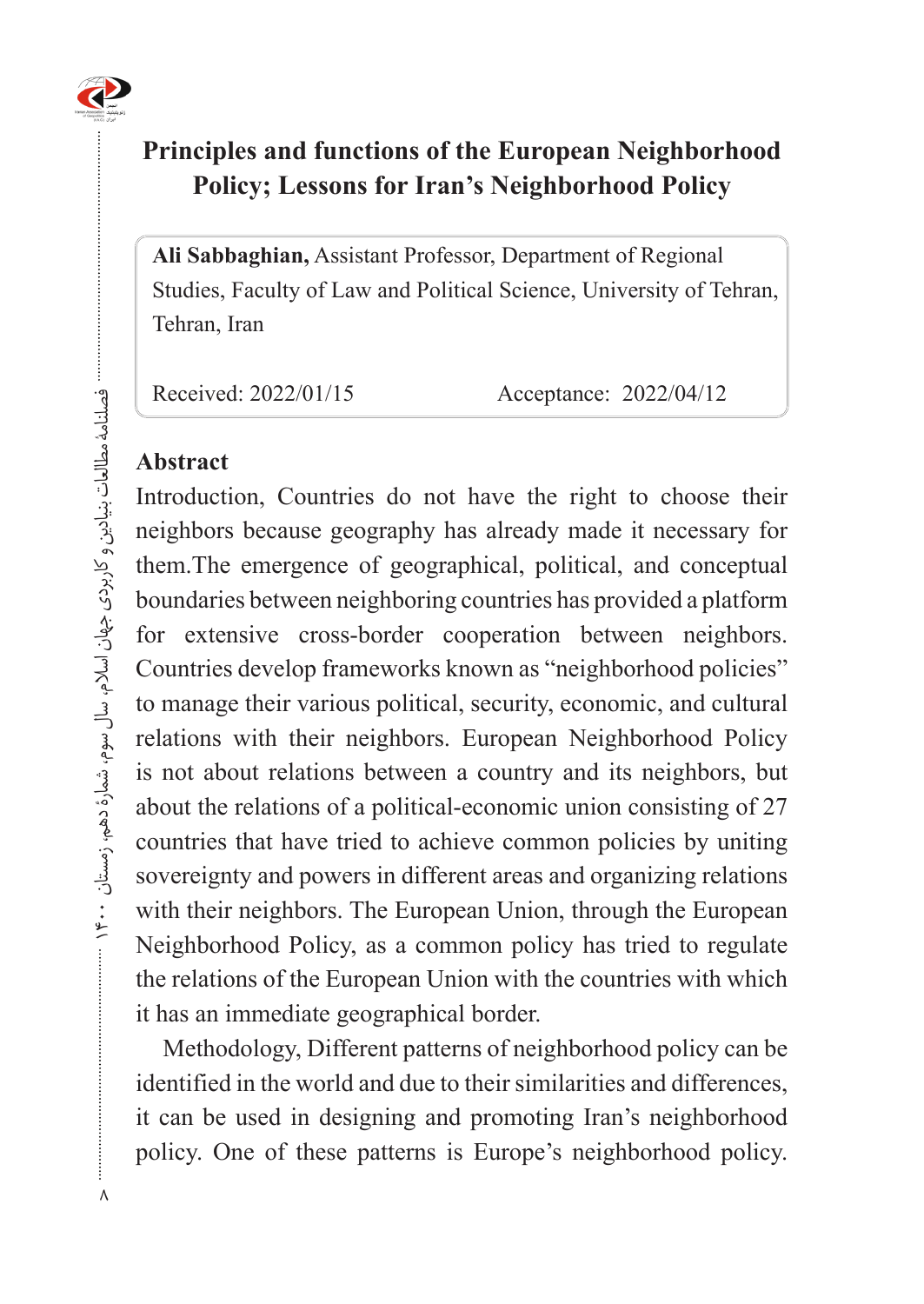

9

Accordingly, this article seeks to answer the question that what lessons can be learned from the principles, goals and functions of the European Neighborhood Policy for the design and implementation of Iran's neighborhood policy? In this context, the article first looks at the history of the formation and evolution of the European Neighborhood Policy, then will explain the foundations of the formation of this policy. In addition, the goals and drivers of the European Neighborhood Policy will be analyzed and the European Neighborhood Policy will be evaluated and critiqued. Finally, the lessons that the European Neighborhood Policy can offer to the designers, policy makers and implementers of Iran's neighborhood policy will be expressed in the framework of policy .recommendations

Result and discussion, The European Neighborhood Policy was established in 2004 with the aim of preventing the emergence of new dividing lines between the enlarged European Union and its neighbors, and in order to strengthen the prosperity, stability and security of Europe and its neighbors. The review of this article showed that the European Union has developed a European Neighborhood Policy in response to the challenges posed by geographical proximity and the existence of historical and cultural ties between the Union and its neighbors. The European Neighborhood Policy is an EU foreign policy instrument that seeks to establish relations with neighboring countries in south and east of the EU's borders through largely bilateral policies or regional and multilateral cooperation initiatives. The European Union, through the European Neighborhood Policy, as a common policy between the member states, has tried to regulate the relations of the European Union with the countries with which it has a direct geographical border, within the framework of the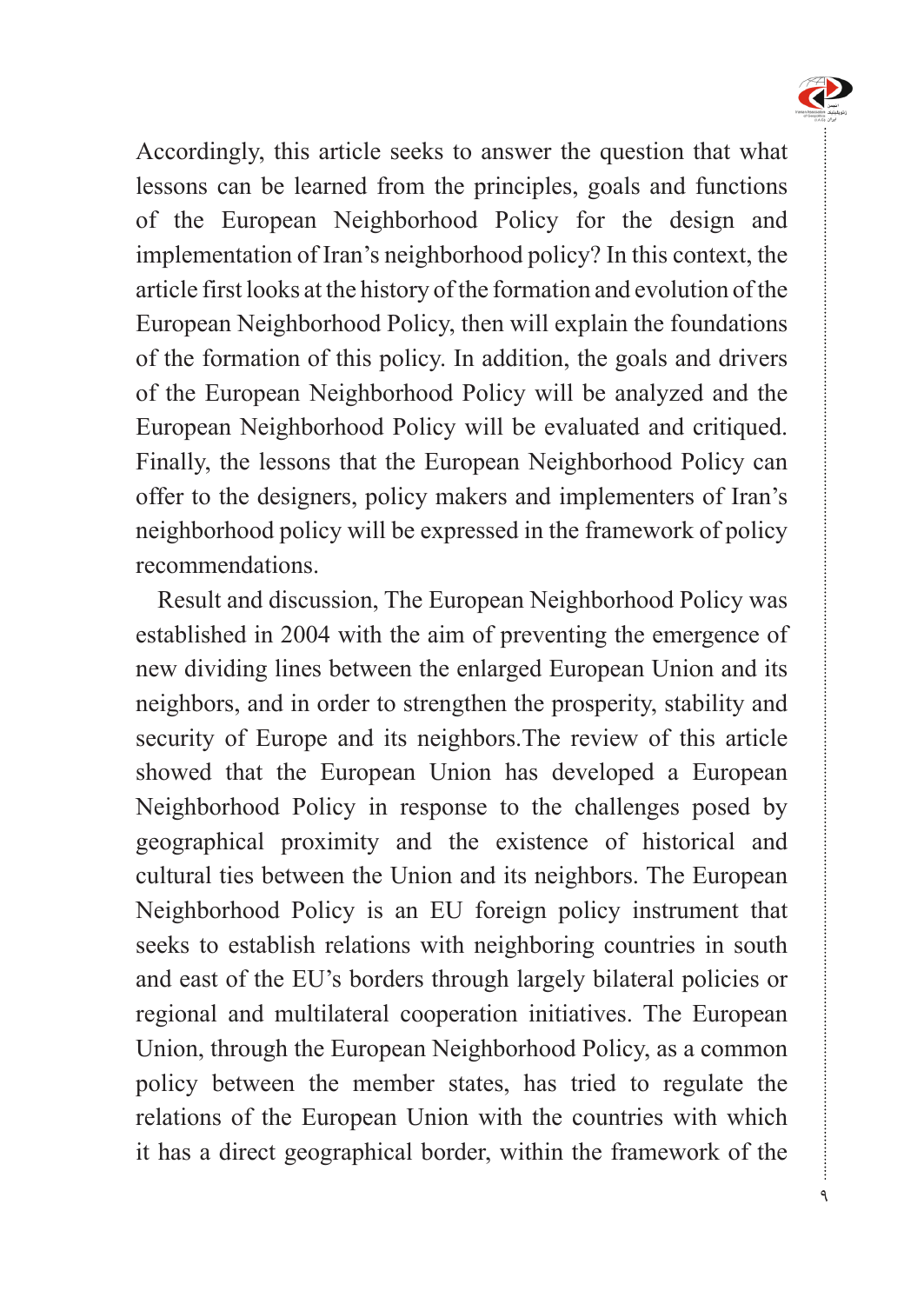

principles and goals of the European Union and through the defined mechanisms. The European Union has used a variety of tools to advance its neighborhood policy, such as the European Neighborhood and Partnership Instrument and the European Neighborhood Instrument.

Conclusion, The findings of this paper show that the European Neighborhood Policy is a very complex policy that addresses the heterogeneous group of EU neighbors in the East and South. Despite the fact that neighborhood policy is presented in a broad and uniform framework, this heterogeneity of neighboring countries has led the EU to resort to the "principle of differentiation" in practice; That is, to implement practical neighborhood policy plans for each neighboring country based on the specific circumstances of that country. Also in this framework, the two principles of conditioning relations with neighbors in relation to positive Conditionalization and negative positive Conditionalization have been considered. Examining the European Neighborhood Policy as a powerful tool of the European Union to advance the Union's relations with neighboring countries and secure its various benefits through it, has lessons that can be learned by policy makers in the field of formulating and implementing Iran's neighborhood policy. Some of these lessons are listed in the Policy Recommendations section of the paper for Iran's neighborhood policy makers Keyword: Neighborhood, Neighborhood Policy, European Union, Iran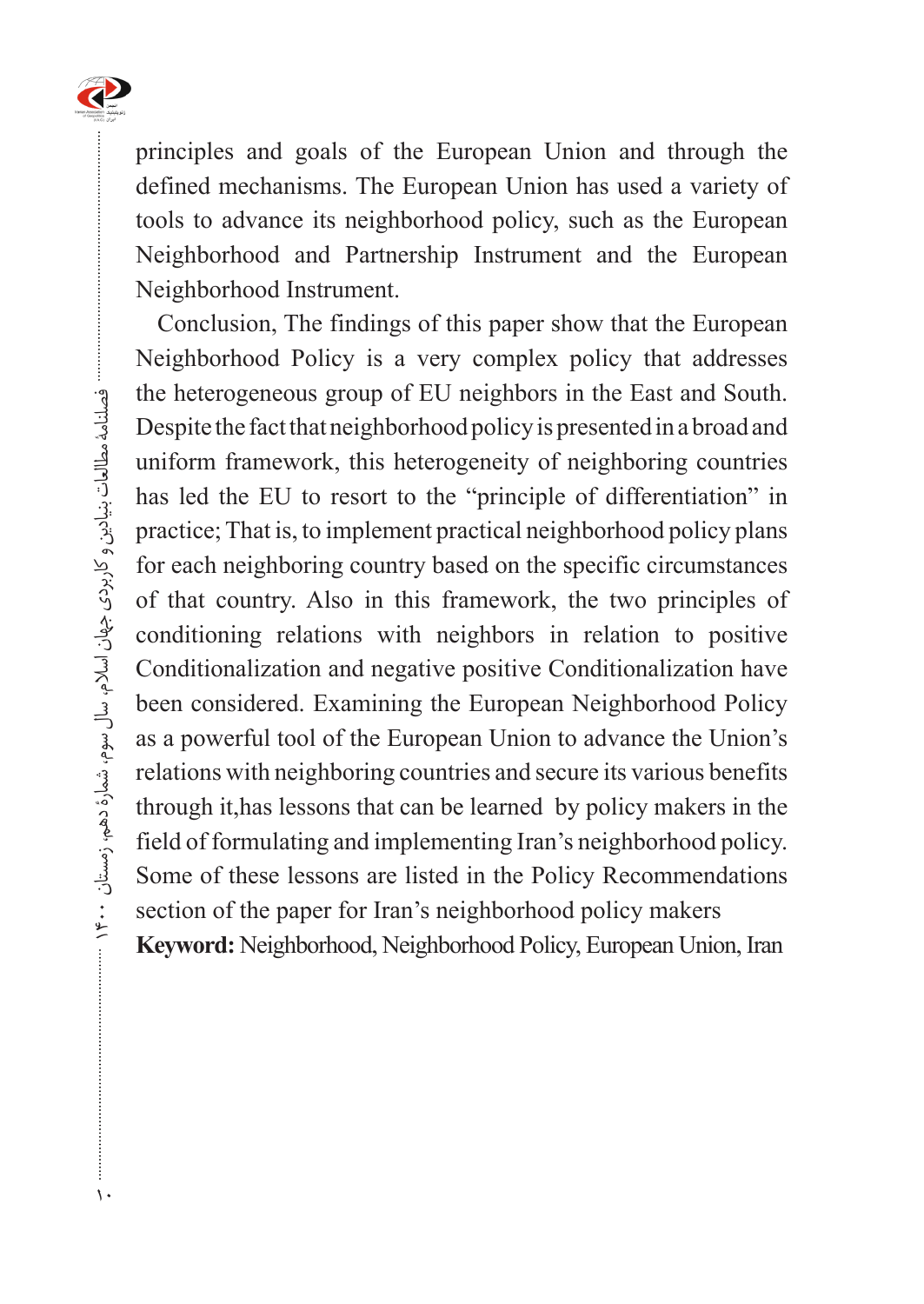

# **مبانی و کارکردهای سیاست همسایگی اروپا؛ درسهایی برای سیاست همسایگی ایران**

**،1** استادیار گروه مطالعات منطقه ای دانشکده حقوق و علوم سیاسی دانشگاه **علی صباغیان** تهران، تهران، ایران دریافت: ۱۴۰۰/۱۰/۲۵ پنجم به ۱۴۰۰/۱۰/۲۳ پذیرش: ۱۴۰۱/۱۴۰۱ صص: 34-54 **مقالۀ پژوهشی**

**چکیده**

کشــورها بــرای گزینــش متحدیــن یــا دوســتان خــود در گوشــهوکنار جهــان، حــق انتخــاب دارنـد؛ امـا درمـورد همسـایگان خـود از چنیـن حقـی برخـوردار نیسـتند؛ چراکـه جغرافیـا ایـن امـر را بـرای آنهـا از قبـل محتـوم کـرده اسـت. ظهـور مرزهـای جغرافیایـی و سیاسـی و مفهومــی بیــن کشــورهای همســایه کــه بــه همســایگی آنهــا رســمیت بخشــیده، بســتری بــرای همکارهــای گســتردۀ فرامــرزی بیــن همســایگان فراهــم کــرده اســت. کشــورها بــرای مدیریــت روابــط مختلــف سیاســی، امنیتــی، اقتصــادی و فرهنگــی خــود بــا همســایگان، چهارچوبهایـی تدویـن میکننـد کـه بـه »سیاسـت همسـایگی« معـروف اسـت. الگوهـای مختلفــی از سیاســت همســایگی را میتــوان در جهــان شناســایی کــرد و بــا توجــه بــه شـباهتها و تفاوتهـای آنهـا، از آن در طراحـی و پیشـبرد سیاسـت همسـایگی ایـران بهـره جسـت. یکـی از ایـن الگوهـا، سیاسـت همسـایگی اروپاسـت. البتـه ایـن الگـو از جهاتـی بــا الگوهــای متعــارف سیاســت همســایگی تفاوتهایــی دارد. در سیاســت همســایگی اروپــا روابــط بیــن یــک کشــور بــا همســایگان مطــرح نیســت، بلکــه روابــط یــک اتحادیــۀ ِ سیاســـیاقتصادیِ متشــکل از ۲۷ کشـــوری کـــه ســـعی کردهانـــد از طریـــق یکجاکـــردنِ

1. sabbaghian@ut.ac.ir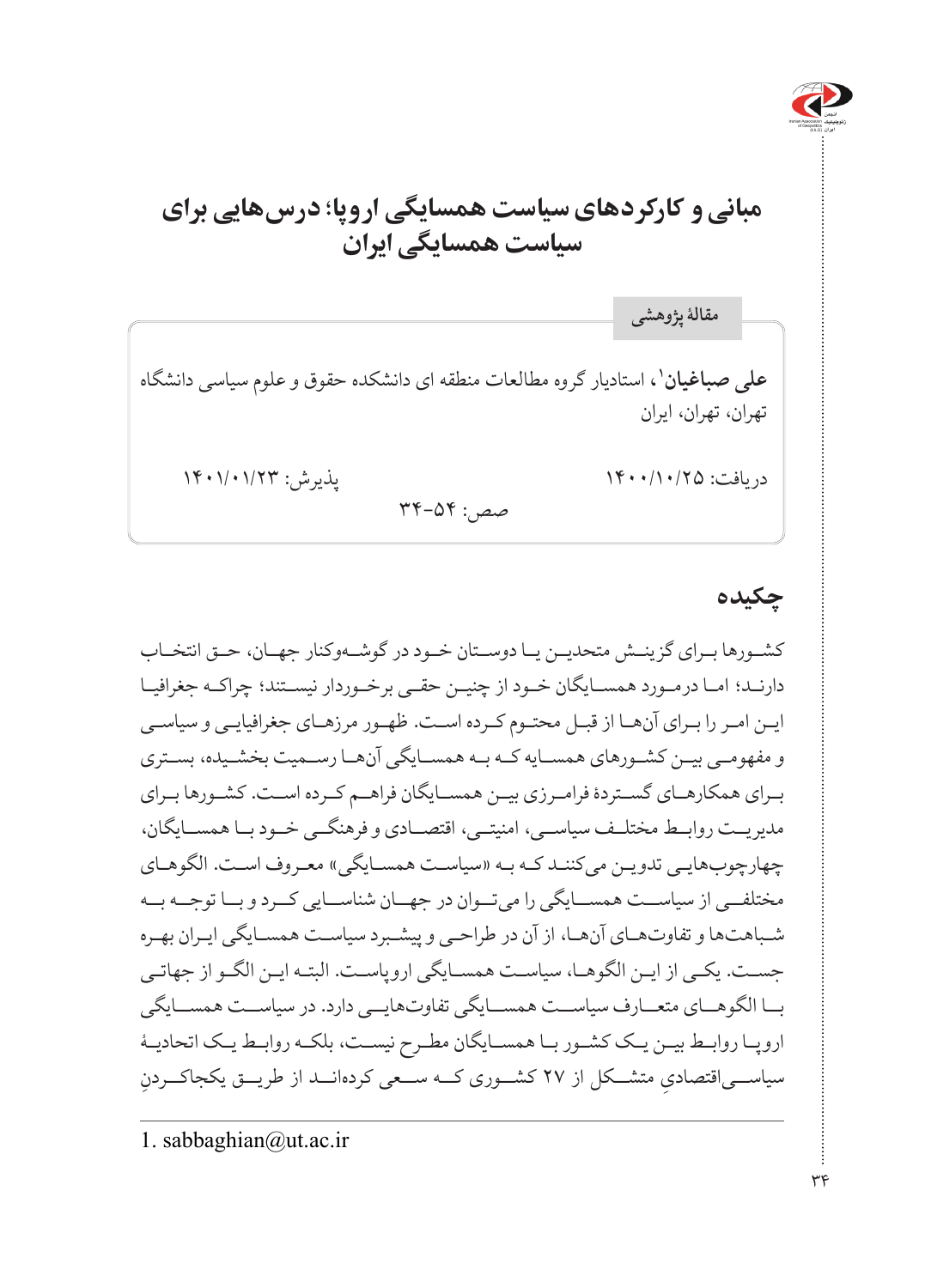

حاکمیـت و اختیـارات در حوزههـای مختلـف بـه سیاسـتهای مشـترکی رسـیده و در پرتـو آن، روابــط بــا همســایگان خــود را ســازماندهی کننــد، مطــرح اســت. اتحادیــۀ اروپــا از طریـق سیاسـت همسـایگی اروپـا، بهعنـوان سیاسـت مشـترکی بیـن کشـورهای عضـو، سـعی کـرده تـا در چهارچـوب مبانـی و اهـداف ایـن اتحادیـه، از طریـق سـازوکارهای تعیینشـده، روابـط ایـن اتحادیـه بـا کشـورهایی را کـه بـا آن مـرز جغرافیایـیِ بلافاصلـه دارد، تنظیـم کنـد.<br>-ازآنجاکــه سیاســتهای همســایگی در جهــان بهطــور کامــل از یکدیگــر متفــاوت نیســت و اشــتراکاتی میتــوان بیــن آنهــا پیــدا کــرد، مطالعــۀ سیاســت همســایگی اروپــا بــرای طراحــی و اجــرای یــک سیاســت همســایگی کارآمــد، بــرای ایــران میتوانــد مفیــد باشــد. برایناســاس، ایــن مقالــه درصــدد پاســخگویی بــه ایــن پرســش اســت کــه از مبانــی و اهـداف و کارکردهـای سیاسـت همسـایگی اروپـا چـه درسهایـی را میتـوان بـرای طراحـی و اجــرای سیاســت همســایگی ایــران آموخــت؟ **واژگان کلیدی:** همسایگی، سیاست همسایگی، اتحادیۀ اروپا، ایران**.**

#### **مقدمه**

اتحادیــۀ اروپــا نمونــهای از همــکاری منطقــهای اســت. در ایــن چهارچــوب، ایــن اتحادیــه همــواره چشــمبهراه ایجــاد روابــط همــکاری بــا کشــورهای منطقــه بــوده اســت. ِ سیاســتگذاران اروپایــی، بهویــژه پــس از پایــان جنــگ ســرد، بــا کاهــش تنــش شــدید بیــن دو ابرقــدرت، در موقعیتــی انعطافپذیرتــر و آزادتــر بــرای آغــاز روابــط همــکاری بــا کشــورهای همســايه قــرار گرفتنــد. فضــای سياســی جديــدِ بعــد از جنــگ ســرد، باعــث تقویــت همکاریهــای منطقــهای در اروپــا شــد. در ایــن فضــا، رهبــران اروپایــی در بیانیــۀ جمعبنــدی اجــاس ســران در ســال 1992 لیســبون، بــا اذعــان بــه آن، تأکیــد کردنــد« شـورای اروپـا معتقـد اسـت کـه تغییـرات گسـترده در صحنـۀ بینالمللـی، بـه ایجـاد جـوی جدیــد کمــک کــرده اســت کــه فرصتهــای مســاعد بــرای احیــای گفتوگــوی ســازنده بــا هــدف ارتقــای توســعۀ مبتنــی بــر همبســتگی، منافــع متقابــل و مســئولیتهای مشــترک را فراهــم آورده اســت (851 2016: ,ÇİTAK & Tınas(.

در ایــن فضــا، بــا توجــه بــه اینکــه مجــاورت جغرافیایــی، فرصتهــا و چالشهایــی را هـم بـرای اتحادیـۀ اروپـا و هـم بـرای همسـایگان آن ایجـاد میکـرد، در بیانیـۀ سـال 1995 بارســلونا، اتحادیــۀ اروپــا و شــرکای مدیترانــهای دریافتنــد کــه نزدیکــی جغرافیایــی، ارزش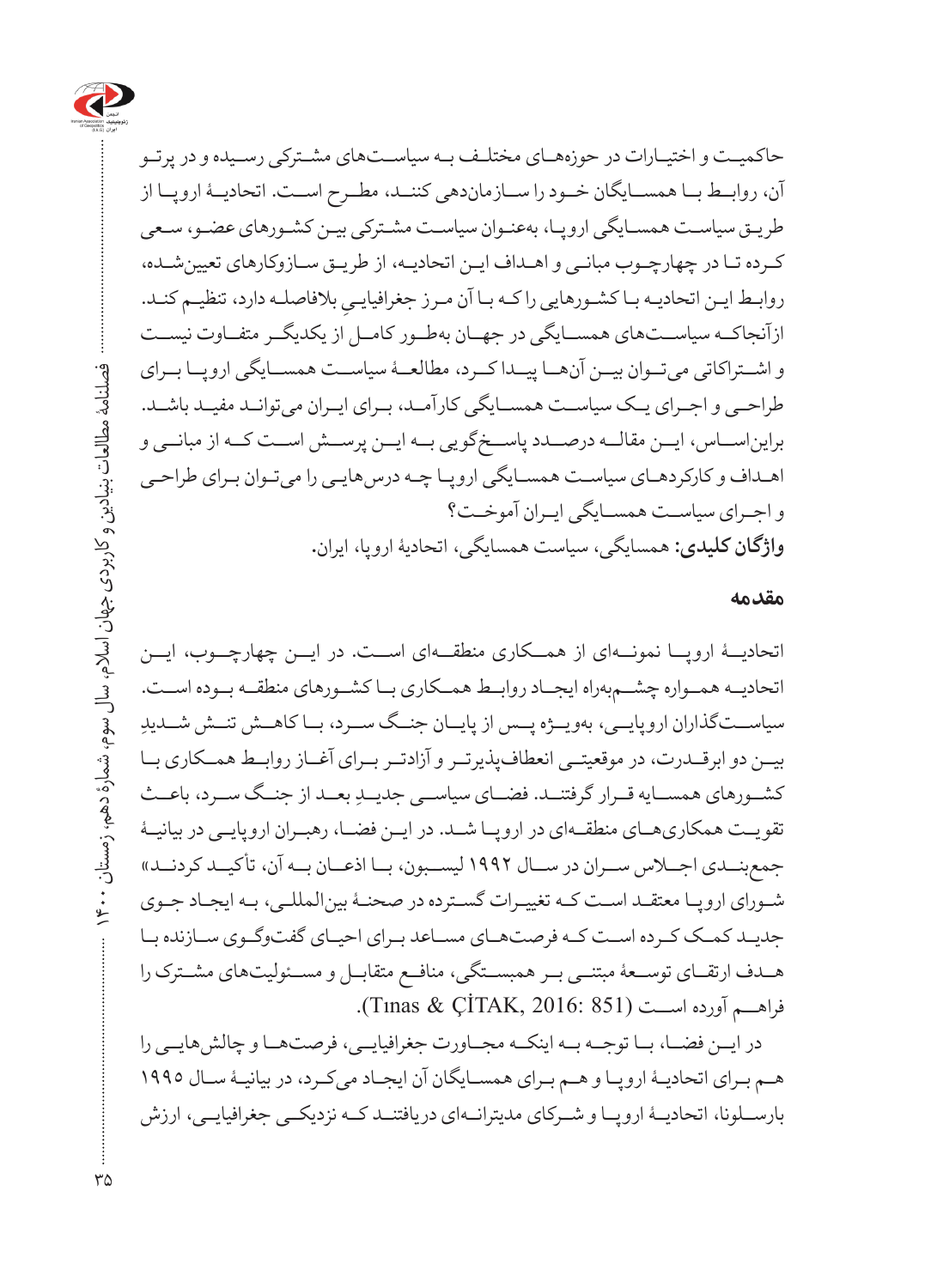

توسـعۀ یـک سیاسـت جامـع همـکاری نزدیـک را افزایـش داده اسـت. در ایـن بیانیـه بهطـور مشــخصتر تصریــح شــده اســت کــه مجــاورت جغرافیایــی و وجــود پیوندهــای تاریخــی و فرهنگـی بیـن همسـایگان، اهمیـت مجموعـهای از مسـائل بیـن اتحادیـۀ اروپـا و همسـایگان را افزایـش مـیداد.

اتحادیـۀ اروپـا و همسـایگان، منافـع متقابلـی در همـکاری دوجانبـه و منطقـهای داشـتند تــا اطمینــان حاصــل کننــد کــه سیاســتهای مهاجرتــی، رویههــای گمرکــی و کنترلهــای مـرزيِ آنهـا مانـع يـا عامـل بهتأخيرانداختـن افـراد يـا كالاهـا بـراي عبـور از مرزهـا بـراي<br>. مقاصــد قانونــی نمی شــود. همچنیــن ایجــاد زیرســاختهای مشــترک، مدیریــت کارآمــد مرزهــا و شـــکل گیری شـــبکههای حمل ونقـــل و انـــرژی و مخابـــراتِ بههمپیوســـته بـــرای ِ متقابـل بیـن همسـایگان، از ضـرورت بیشـتری برخـودرار گسـترش تجـارت و سـرمایهگذاری ِ مي شــدند. پيوندهــاي فرهنگــي فرامــرزي، بهويــژه بيــن افــرادِ بــا قرابتهــاي قومي/فرهنگــيِ یکســان، در زمینــۀ نزدیکــی اهمیــت بیشـتری پیــدا میکنــد.

بـه همیــن ترتیــب، تهدیــدات بــرای امنیــت متقابــل، چــه از بُعــد فرامــرزیِ خطــرات زیستـمحیطی، بیماریهــای واگیــر، مهاجــرت غیرقانونــی، قاچــاق، جنایــات س ازمانیافته ی ا شــبکههای تروریســتی، بــه رویکردهــای مشــترک نیــاز دارنــد تــا بهطــور جامــع موردتوجــه قــرار گیرنــد (European Commission, 2003: 6). در پرتــو ایــن شــرایط، پــس از دور پنجــمِ گســترش اتحادیــۀ اروپــا در ســال ،200٤، کــه مرزهــای<br>-خارجــی آن بهشــدت تغییــر کــرد، ناگهــان طیفــی از افــراد فقیرتــر از نظــر اقتصــادی و کشــورهای کمتــر باثبــات از نظــر سیاســی، بــا اتحادیــۀ اروپــا هممــرز شــدند. در پاســخ بـه ایـن شـرایط متغیـر، نیـاز بـه ایجـاد یـک سیاسـت منسـجم در قبـال کشـورهای همسـایۀ اتحادیــۀ اروپــا احســاس شــد )1 2012: ,Boschma & Wesselink).

بـا توجـه بـه رونـدی کـه از زمـان تبدیـل جامعـۀ اروپـا بـه اتحادیـۀ اروپـا و براسـاس پیمان ماسـتریخت در سـال 1993 تـا زمـان شـکلگیری سیاسـت همسـایگی اروپـا بهعنـوان یـک سیاسـت رسـمی اتحادیـۀ اروپـا در سـال 2004 ظهـور کـرد، ایـن مقالـه درصدد پاسـخگویی بـه ایـن پرسـش اسـت کـه سیاسـت همسـایگی اروپـا بـر کـدام مبانـی اسـتوار اسـت و چـه اهدافــی را دنبــال میکنــد و از کارکردهــای سیاســت همســایگی اروپــا چــه درسهایــی را میتـوان بـرای طراحـی و اجـرای سیاسـت همسـایگی ایـران آموخـت؟ در ایـن چهارچـوب، مقالـه ابتـدا نگاهـی دارد بـه تاریخچـۀ شـکل گیری و تحـول سیاسـت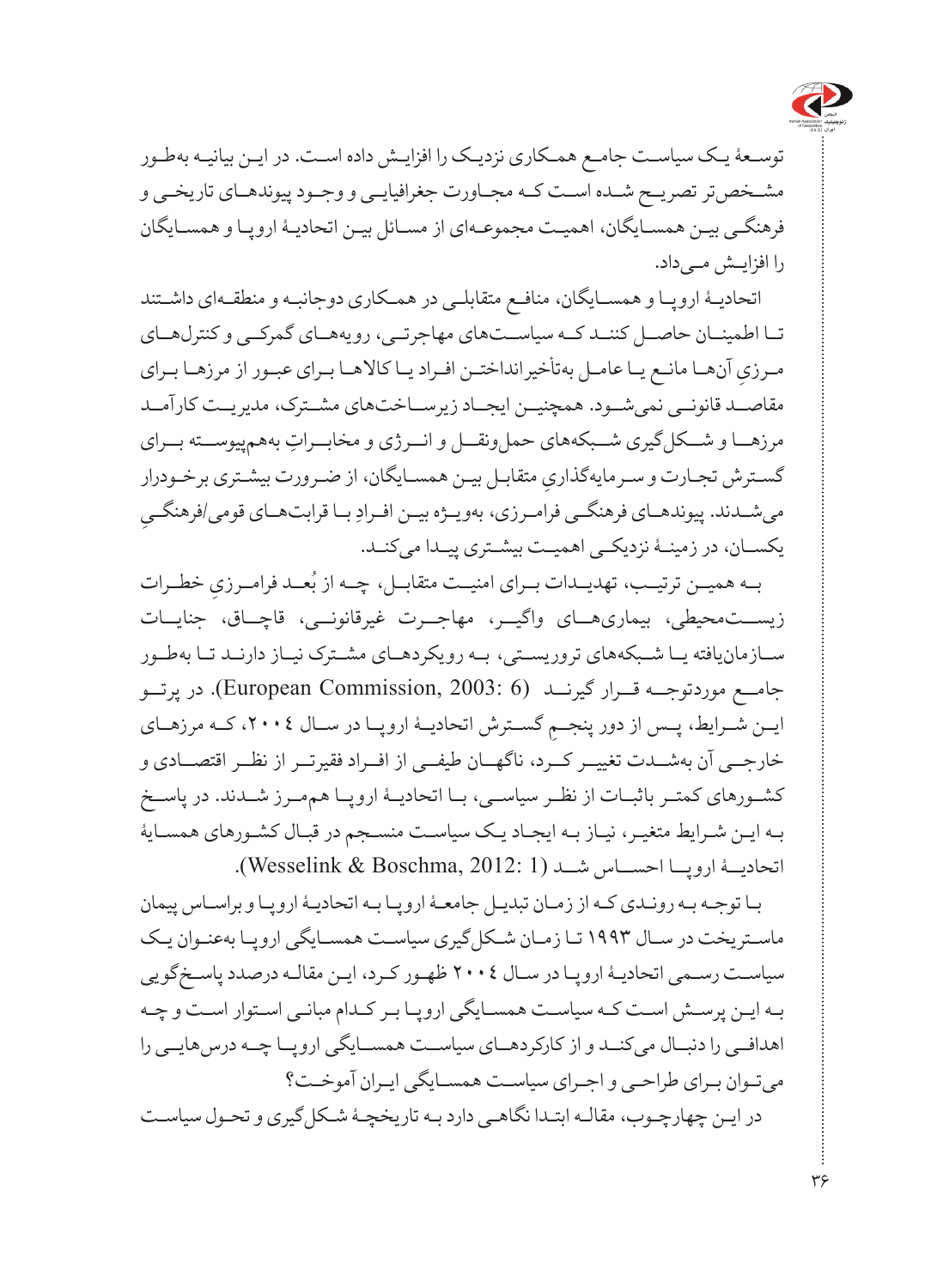

همسـایگی اروپـا، سـپس مبانـی شـکلگیری ایـن سیاسـت را تبیـن خواهـد کـرد. در قسـمت بعــد، ضمـــن تبیـــن اهـــداف سیاســـت همســـایگی اروپـــا، پیشـــران&ای آن تجزیهوتحلیــل خواهـد شـد. همچنیـن در یـک بخـش نیز سیاسـت همسـایگی اروپـا مـورد ارزیابـی و نقادی قـرار خواهـد گرفـت. در پایـان نیـز ضمـن نتیجهگیـری، درسهایـی کـه سیاسـت همسـایگی اروپــا میتوانــد فــراروی طراحــان، سیاســتگذاران و مجریــان سیاســت همســایگیِ ایــران<br>. ق رار ده د، در چهارچوــب توصیههاــی سیاسـتی بیـان خواهـد شـد.

#### **تاریخچه سیاست همسایگی**

سیاســت همســایگی اروپــا در ســال 2004 و بــا هــدف جلوگیــری از ظهــور خطهــای جداکننـدۀ جدیـد بیـن اتحادیـۀ اروپـای گسـترشیافته بـا همسـایگانش و بهمنظـور تقویـت رفـاه و ثبـات و امنیـت اروپـا و همسـایگانش ایجـاد شـد. قبل از تأسـیس سیاسـت همسـایگی اروپــا، اتحادیــۀ اروپــا موافقتنامههــای دوجانبـۀ گسـتردهای را در قالــب »موافقتنامههـای هم پیونـــدی» `بـــا بســـیاری از کشـــورهای همســـایۀ جنوبـــی خـــود و موافقتنامههـــای ر بعد در در سال بسیاری از سال در سال بازد.<br>مشـارکت و همـکاری <sup>۲</sup>بـا بسـیاری از همسـایگان شـرقی خـود منعقـد کـرده بـود کـه بعـداً در سیاسـت همسـایگی اروپـا گنجانـده شـد. سیاسـت همسـایگی اروپـا اگرچـه از سـال 2004 و بهعنـوان سیاسـت رسـمی ایـن اتحادیـه موردتصویـب قـرار گرفـت، بسـترهای آن از ابتـدای دهـۀ ١٩٩٠، بهويـژه از طريــق فراينــد بارســلون ّ و ابتـكار مديترانــهاي، ٔ همــوار شــده بــود.

آغــاز دهـۀ ۱۹۹۰ و بەتبــع، پایــان سیســتم دوقطبــیِ جنـگ ســرد، زمینـۀ احیــای روابــط اروپــا<br>پَهِ بـا همسـایگان جنـوب و شـرق مدیترانـه را فراهـم نمـود. اعلامیـۀ بارسـلون° در روزهـاي ٢٨ و 29 نوامبـر سـال 1995 سـنگبنای روابـط اروپـا بـا مدیترانـه محسـوب میشـود. ایـن اجـاس در بارسـلون اسـپانیا برگـزار شـدو ١٥ عضـو آن زمـانِ اتحادیـهٔ اروپـا بههمـراه ١٠ کشـور جنـوب و شــرق مدیترانــه، شــامل مغــرب، الجزایــر، تونــس، مصــر، رژیــم صهیونیســتی، فلســطین، اردن، لبنــان، ســوریه و ترکیــه، آن را امضــا کردنــد کــه بــه آن «مشــارکت اروپامدیترانــهای»<sup>٬</sup> و «ابتـکار مدیترانـهای» نیـز می گوینـد کـه امـروزه شـامل ٢٧ عضـو اتحادیـۀ اروپـا و ١٧ عضـو

- 1. Association Agreements (AAs).
- 2. Partnership and Cooperation Agreements (PCAs).
- 3. Barcelona Process.
- 4. Mediterranean Initiative.
- 5. Barcelona Declaration.
- 6. Euro-Mediterranean Partnership (Euromed).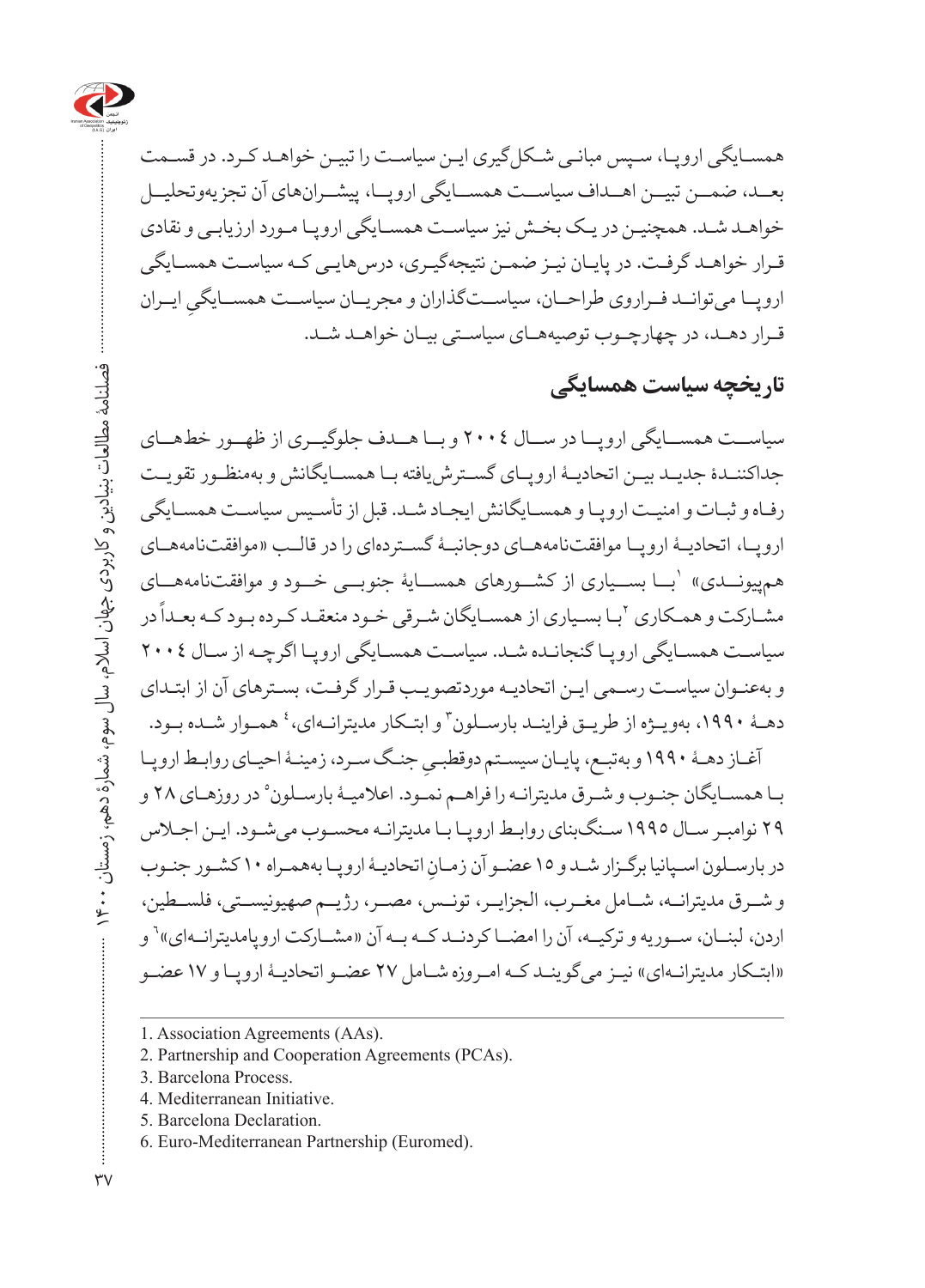

مدیترانـهای، یعنـی آلبانـی، لیبـی، بوسـنی، کرواسـی، موناکـو، موریتانـی و مونتهنگـرو و اتحادیۀ عـرب بهعنـوان عضـو ناظـر اسـت (www.eeas.europa.eu).

تغییــر تصــور از اروپــا در میــان نخبــگان و رهبــران سیاســی اروپــا، لــزوم اتخــاذ یــک سیاســت خارجـــي مشــترک نســبت بــه مدیترانــه و نــگاه امنیتمحــور، در کنــار تأثیراتــی کــه<br>سیاســـت فقــر و بیثباتــی سیاســی در مدیترانــه بــر کشــورهای اروپــا داشــت، زمینههــای داخلــی ایــن نـگاه جدیـد در اروپـا بـود. پایـان جنـگ سـرد و فارغشـدن اروپـا از فشـارهای نظـام دوقطبـی نیــز باعــث تعمیــق و ســرعت ایــن پدیــده شــد )2020:11 ,Sabbaghian). پــس از ایــن ِ مباحــث، یــک ســری اســناد، همچــون نامــۀ مشــترک خاویــر ســوالنا )نماینــدۀ عالــی وقــت سیاســت خارجــی اتحادیــۀ اروپــا) و کریــس پتــن (کمیســر روابــط خارجــی وقــت اتحادیــۀ اروپـا) در آگوسـت ۲۰۰۲ بـه شـورا بـا نـام «اروپـای گسـترده»<sup>،</sup> و بيانيـهٔ کميسـيون اروپـا بـا نام 2 »اروپـای گسـتردهتر؛ چهارچـوب جدیـدی بـرای روابـط بـا همسـایگان شـرقی و جنوبـی مـا« چهارچـوب سیاسـت همسـایگی اروپـا شـکل گرفـت. ایـن چهارچـوب در نشسـت شـورای امـور عمومـی و روابـط خارجـی <sup>3</sup>در ژوئـن ۲۰۰۳ تصویـب شـد و سـند نهایـی راهبردِ سیاسـت همســایگی اروپــا توســط کمیســیون تصویــب شــد )7-8 2011: ,Miltner).

### **مبانی سیاست همسایگی اروپا**

سیاسـت همسـایگی اروپـا بـر مبنـای گسـترشِ حکمرانـی اتحادیـهٔ اروپـا، بهمعنـای سـرایت<br>. هنجارهــا و ارزشهــای اتحادیــه بــه کشــورهای پیرامــون بــرای تأمیــن منافــع مختلــف ایــن اتحادیــه شــکل گرفتــه اســت. گســترش هنجارهــای اتحادیــۀ اروپــا بــه محیــط پیرامونــی، در واقــع در دو شــکل اروپاییســازی داخلــی و اروپاییســازی خارجــی نمــود یافتــه اســت. اروپاییســازی داخلــی در شــکل عضویــت کشــورها در اتحادیــۀ اروپــا و اروپاییســازی خارجـی در شـکلِ ادغـام بـدون عضویـت، پیگیـری شـده اسـت. مـادۀ ٤٩ معاهـدۀ اتحادیـۀ<br>. اروپـا تصریـح میکنـد کـه هـر کشـور اروپایـی میتوانـد بـرای عضویـت در اتحادیـۀ اروپـا درخواســت دهــد. نامزدهــای احتمالــی بایــد معیارهــای عضویــت، همچــون دموکراســی، حاکمیــت قانــون، حقــوق بشــر، احتــرام بــه اقلیتهــا، اقتصــاد بــازار کارآمــد و ظرفیــت

<sup>1.</sup> Wider Europe.

<sup>2. &#</sup>x27;Wider Europe – Neighbourhood: A new Framework for relations with our Eastern and Southern Neighbours

<sup>3.</sup> General Affairs and External Relations Council (GAERC)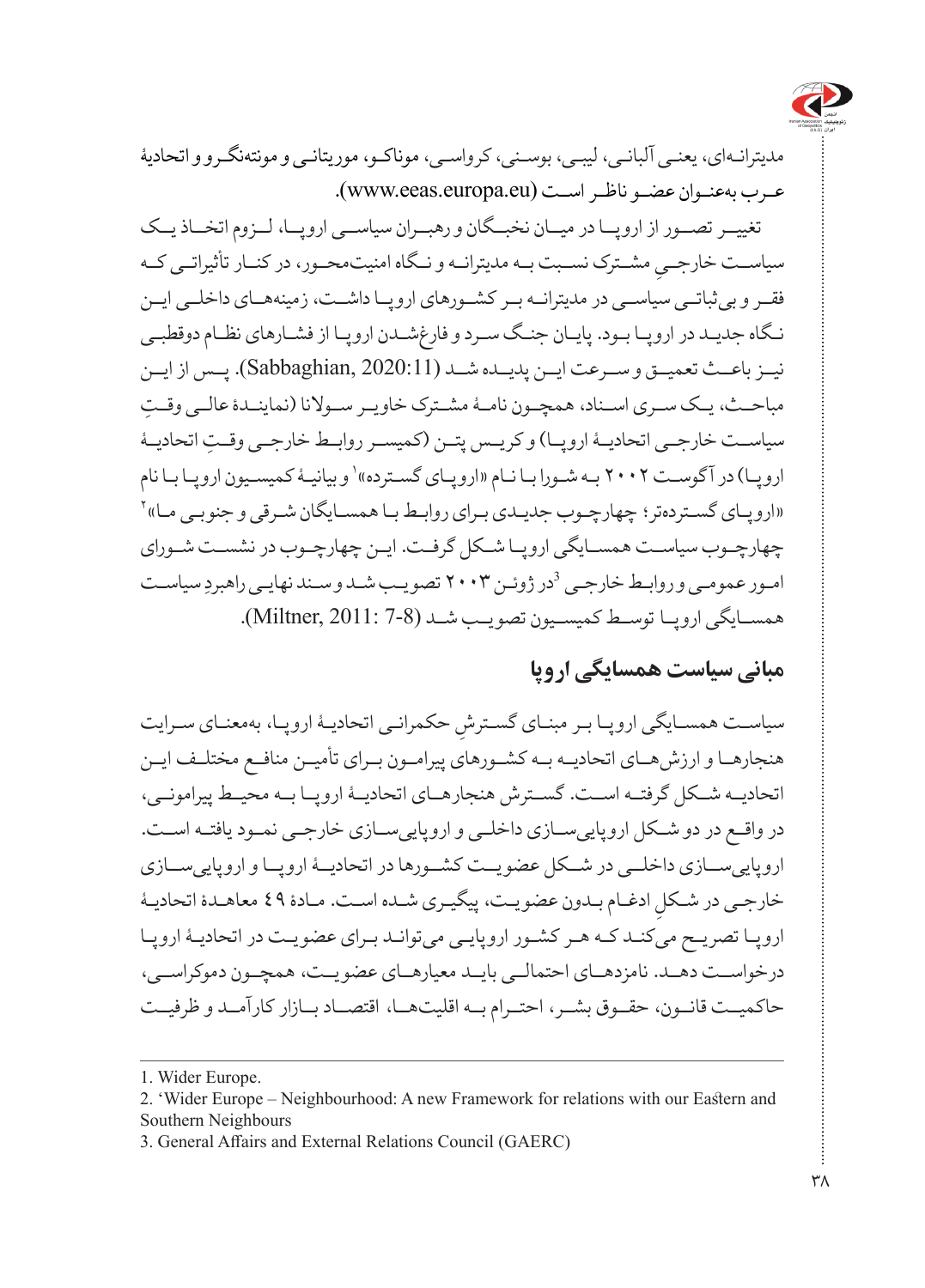

مقابلـه بـا فشـارهای رقابتـی و توانایـی برعهدهگرفتـن تعهـدات عضویـت )بهمعنـای اعمـال مؤثـر قوانیـن و سیاسـتهای اتحادیـۀ اروپـا( را داشـته باشـند. بـدون شـک، اروپاییسـازی داخلــی، از طریــق گســترش اعضــای ایــن اتحادیــه، موفقتریــن ابــزار سیاســت خارجــی اتحادیـه بـوده اسـت.

بااینحـال، ایـن سیاسـت همیشـه عملـی نبـوده اسـت؛ چراکـه بهعنـوان مثـال، الحـاق بـرای شـرکای مدیترانـهای غیراروپایـی منتفـی اسـت. در واقـع، هـر تصمیمـی درمـورد گسـترش بیشـتر اتحادیــۀ اروپــا بــا بحــث محدودیتهــای جغرافیایــیِ نهایــی اتحادیــه پیونــد خــورده اســت و<br>ا اینجاسـت کـه سیاسـت همسـایگی اروپـا موضوعیـت یافتـه اسـت. در ایـن چهارچـوب، هـدف سیاسـت همسـایگی ارائـۀ چهارچوبـی بـرای توسـعۀ روابـط کشـورهایی اسـت کـه در میانمـدت چشــم|ندازِ عضویــت یــا حضــور در نهادهــای اتحادیــه بــرای آنهــا مهیــا نیســت. بنابرایــن،<br>\* اتحادیـۀ اروپـا سـعی کـرده اسـت پاسـخ بـه مســائلِ عملـی ناشـی از مجـاورت و همســایگی را<br>انحادیـۀ اروپـا سـعی کـرده اســـ جـدا از مسـئلۀ الحـاق بـه اتحادیـه دنبـال کنـد )5 2003: ,Commission European).

آنچــه اتحادیــهٔ اروپــا را بــر آن داشــته اســت کــه توجــه خــود را بــه شــکل گیری سیاســت همسـایگی معطـوف کنـد، مجموعـهای از عوامـل بینالمللـی و شـرایط پیرامونـیِ ایـن اتحادیـه<br>\* بوــده اسـت. سیاستـ همس ایگی اتحادیـۀ اروپـا تحتتأثیـر چنـد عامـل شـکل گرفـت:

نخسـت، فروپاشـی فراینـد صلـح غـرب آسـیا کـه بـه یـک انتفاضـۀ جدیـد منجـر شـد و روابـط اسـرائیل و فلسـطینیها و اعـراب را بدتـر کـرد. ایـن تحـوالت همـراه بـا حمـات 11 سـپتامبر 2001 کـه ابتـدا موجـب شـد دولـت جـورج دبلیـو بـوش اعـام جنـگ علیـه تـرور را ً در سـال 2001 بـه افغانسـتان و در سـال 2004 بـه عـراق تهاجـم نظامـی اعـام کنـد و بعـدا کنـد کـه محیـط ژئواسـتراتژیک در همساـیگی اتحادیـۀ اروپ ا را دگرگـون کـرد.

دوم، در نتیجـهٔ مـوج جدیـد گسـترش اتحادیـهٔ اروپـا در سـال ٢٠٠٤، مرزهـای خارجـی ایــن اتحادیــه تغییــر کــرد و چالشهـــای امنیتــی جدیــدی بــرای «خــارجِ نزدیــک» اروپــا<br>نالمحمد بـــویسید ظاهـر شـد.

ســوم، نتایــج شــراکت اروپامدیترانــهای کــه در ســال 1995 شــکل گرفتــه بــود، ِ متزلزــل اتحادیــۀ ناراضیکنن ده بوــد. بهویـژه اینک ه سیاس ت مشــترک خارجیــ و امنیتـ ی اروپـ ا در آن زمــان، همــراه بــا دیدگاههــا و اولویتهــای منازعهآمیــز کشــورهای عضــو اتحادیـۀ اروپـا، تأثیـر منفـی بـر موضوعـات مرتبـط بـا امنیـت منطقـۀ منـا داشـت. بهعـلاوه، کمــک مشــارکت اروپاییمدیترانــهای بــر گفتوگوهــای بینفرهنگــی، مانــع از افزایــش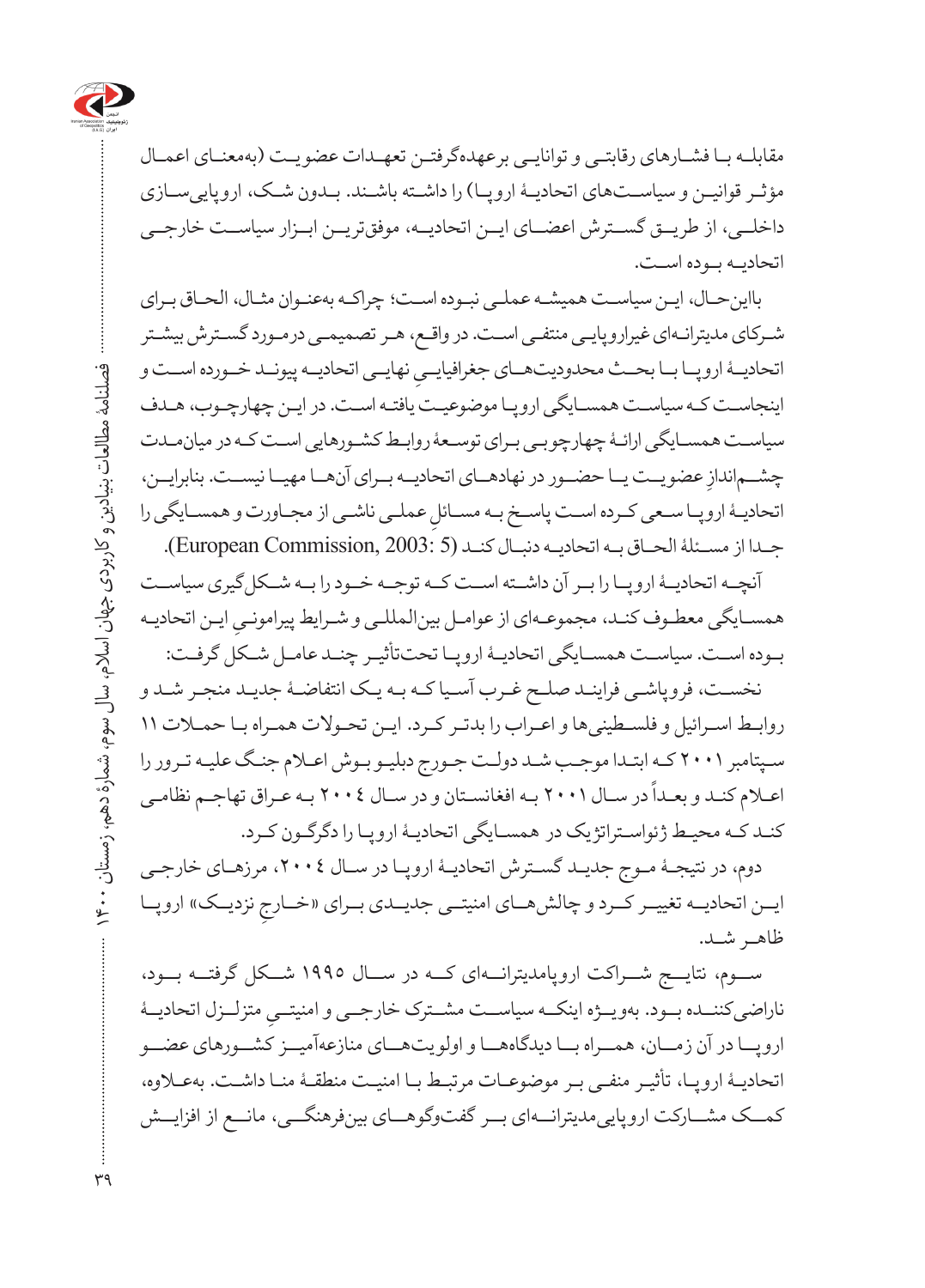

اسالمهراســی در اروپــا نشــد و تالشهــا بــرای ترغیــب اصــاح سیاســی و اقتصــادی کشــورهای منطقــۀ منــا نتايــج موردانتظــار را در پــی نداشــت(Sabbaghian, 2020:13) سیاسـت همســایگی اروپــا، در واقــع، اســتراتژیای اســت کــه اتحادیــۀ اروپــا بــرای سـهیمکردن منفعتهـای گسـترش بـا کش ورهای همساـیه و ب رای ادارۀ مش ترک چالشهـای منتـج از فضـای بعـد از گسـترش شـکل داده اسـت. ایـن سیاسـت مدلـی شـده بـرای رویکـرد سیاسـتهای موجوــد اتحادیــۀ اروپـا نســبت بــه کشــورهای غیرعضــو ایــن اتحادیــه. ایــن سیاسـت از ایــن جهـت سیاسـت جدیــدی تلقــی می شــود کــه هدفـش ترکیـب رویکردهـای ِ باثباتســازی و ادغــام اتحادیــه نســبت بــه همســایگی اســت. از یــک طــرف، ایــن ســنتی سیاســتی اســت بــرای ترویــج ثبــات و امنیــت و شــکوفاییِ ورای مرزهــای اتحادیــه توســط<br>سیاســت ابزارهــای همــکاری منطقــهای و از طــرف دیگــر، همــکاری ارجحتــری را بــرای همســایگان جدیـد و قدیـم، در ازای تعهداتشــان بـرای ارزشهــای مشـترک پیشـنهاد میدهـد. بـا تلقــی همســایگان بهعنــوان حلقــهای از دوســتان، بهجــای کشــورهای جهــان ســوم، سیاســت همســایگی بهدنبــال افزایــش حضــور اســتراتژیک اتحادیــۀ گســترده در اروپــای گســترده و ورای آن اسـت. بنابرایـن، سیاسـت همسـایگی بهعنـوان جدیدتریـن ابـزار سیاسـی خارجـی، یـک نمونـۀ آزمایشـی بـرای اجـرای یـک سیاســت امنیتـی و خارجـیِ جامـع و مؤثـر نسـبت<br>-بــه همســايگانِ در حــال تغييــر باقــي ميمانــد و تأثيرهــاي مهمــي بــر بازيگــران بينالمللــي اتحادیــه خواهــد داشــت )1 2005: ,Kahraman).

#### **اهداف سیاست همسایگی اروپا**

هــدف سیاســت همســایگی از زمــان راهانــدازی آن در ســال ،2004 تقویــت ارتباطــات سیاسـی و اقتصـادی بیـن اتحادیـۀ اروپـا و کشـورهای هـدف ایـن سیاسـت بـوده اسـت. ایـن امــر شــامل تقویــت روابــط قــراردادی از طریــق موافقتنامههــای همــکاری و برنامههــای ِ اقــدام، بــا هــدف حمایــت از اصالحــات کشــورهای مشــمول سیاســت همســایگی بــوده اسـت. دسـتیابی بـه اهـداف برنامـۀ اقـدام توسـط شـرکای سیاسـت همسـایگی اروپـا، بـرای اتحادیــۀ اروپــا نیــز مفیــد تلقــی میشــود. توســعۀ اقتصــادی بهتــر، تجــارت بــا اتحادیــۀ اروپـا را افزایـش میدهـد و ایجـاد شـغل در کشـورهای مبـدأ، جریـان مهاجـران غیرقانونـی را کاهــش میدهــد و رژیمهــای سیاســیِ باثبــات، امنیــت را در منطقــه تضمیــن میکننــد<br>ده میمود و مودم (Kahanec, 2012: 38).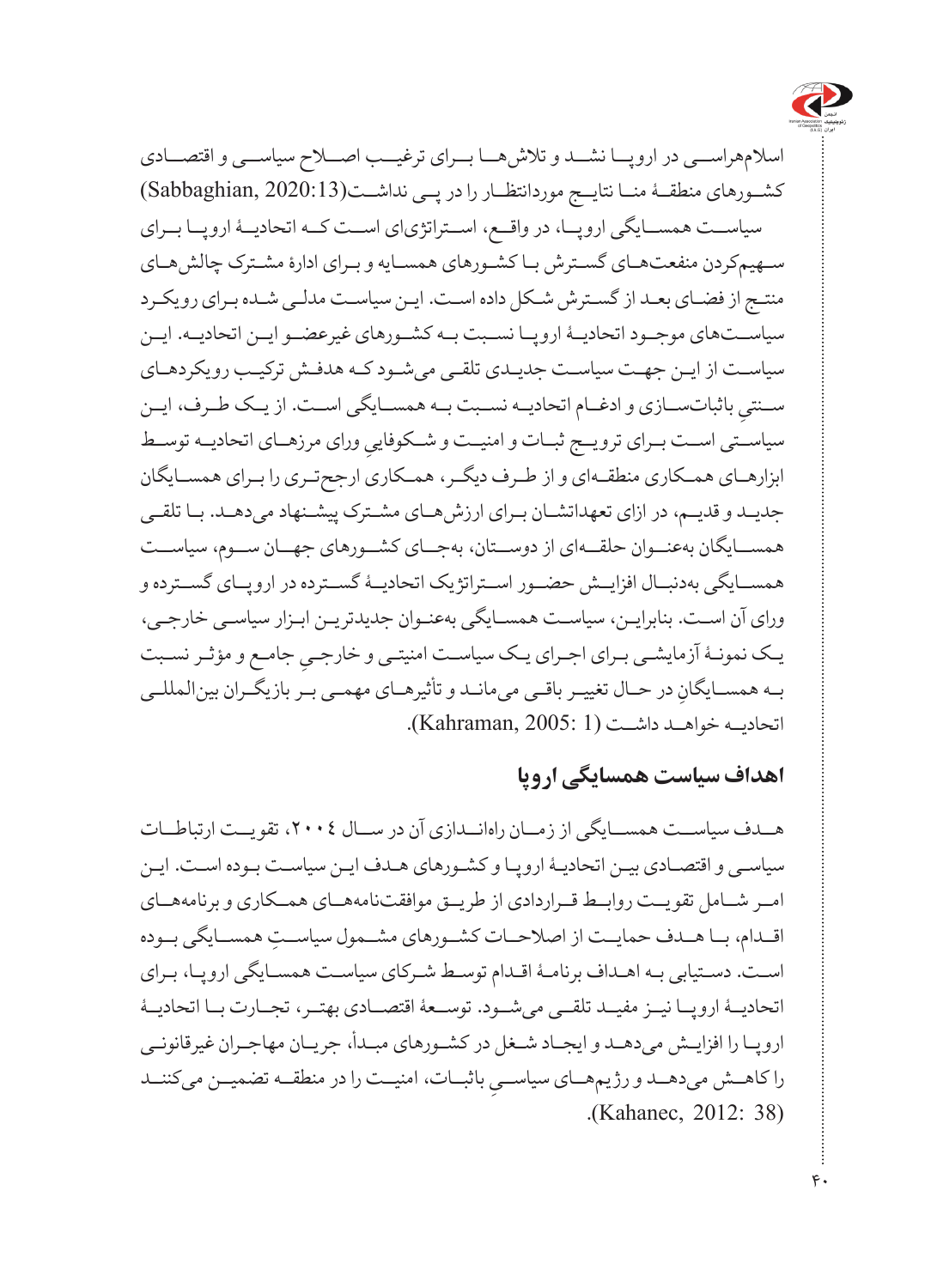

ِ گسـترش در دور پنجـم گسـترش اتحادیـۀ اروپا، 10 کشـور در سـال 2004 و در دور ششـم نیـز 2 کشـور در سـال 2007 بـه اتحادیـۀ اروپـا پیوسـتند. ایـن امـر مرزهـای اتحادیـۀ اروپـا را بهشــدت بهســمت شــرق و جنــوب تغییــر داد و مرزهــای خارجــ*ي* جدیــدی را در مناطقــی<br>ح ایجــاد کــرد کــه ثبــات و رفــاه کمتــری دارنــد. در آمادهســازی بــرای ایــن تغییــر، کمیســیون اروپــا در ســال 2003 اطالعیــهای بــا عنــوان »همســایگی اروپــای وســیعتر، چهارچوبــی جدیـد بـرای روابـط بـا همسـایگان شـرقی و جنوبـی مـا» ` تهیـه کـرد. در ایـن ارتبـاط، آنهـا پیشــنهادی را بــرای متحدکــردن طیــف گســتردۀ سیاســتهای اتحادیــۀ اروپــا در قبــال کشـورهای همسـایۀ خـود اعـام کردنـد.

هــدف ایــن سیاســتِ واحــدِ جدیــد، ایجــاد حلقــهای از کشــورهای دوســت و باثبــات و مرفــه در اطــراف اتحادیــۀ اروپــا بهمنظــور تضمیــن ثبــات در امتــداد مرزهــای خارجــی اتحادیـۀ اروپـا بـود. ایـن هـدف بـا اهـداف گسـتردهتر اسـتراتژی امنیـت اروپـا، کـه تـاش میکنـد بـا تقویـت ثبـات در همسـایگی خـود و در سراسـر جهـان، بـه اروپـای امـن دسـت یابــد، هماهنــگ اســت. سیاســت جدیــد، چشــمانداز الحــاق را بــرای ایــن کشــورها ارائــه نمیدهــد. بااینحــال، ایــن سیاســتِ همــکاری سیاســیِ نزدیــک، یکپارچگــی اقتصــادی<br>. نزدیــک و درنهایــت، دسترســی بــه بــازار یکپارچــه را بهعنــوان پاداشــی بــرای همگرایــی بهسـمت اتحادیـۀ اروپـا ترویـج میکـرد. همچنیـن سیاسـت همسـایگی عـاوه بـر مقـررات اقتصـادی و توسـعه بـر زمینههـای امنیـت مـرزی، جلوگیـری از مهاجـرت غیرقانونـی، بهبـود حقــوق بشــر و تالشهــای گســترده بــرای دموکراســی در کشــورهای همســایه تأکیــد کــرده اســت )6 2012: ,Boschma & Wesselink).

سیاســت همســایگی تلاش میکنــد چهارچــوب سیاســتی گســترده و یکپارچــهای ۔ میں استعمال کے کسی کے میں میں میں ہوتا ہے ۔<br>باشــد و تقریبــاً همــۀ موضوعاتــی کــه کشــورها میتواننــد در آن بــا اتحادیــۀ اروپــا همـکاری کننــد را در بــر می گیــرد. برخــی دیگــر از ابزارهــای سیاســت همســایگی بــا موضوعــات خ اص، ماننـ د ابـ زار هم کاری هستــهای و ایمنــی، ســروکار دارد. از نظــر عملــی نیــز بررسـی تاریخچـه و سـاختار و سیاسـت اجراشـدۀ سیاسـت همسـایگی اروپـا، همـکاری در تجـارت و سـرمایهگذاری خارجـی، مهاجـرت نیـروی کار، نـوآوری، تحقیـق و آمـوزش و توسعــه و همکــاری نهـادی و فرهنگیـ را نشـان میدهـد. اگرچـه تمرک ز اصلـی سیاسـت همســایگی برــ اصالح ات تج اری و اقتص ادی متمرکزــ اس ت، سیاس تهای مهاجــرت

<sup>1.</sup> The Wider Europe Neighbourhood, A New Framework for Relations with our Eastern and Southern Neighbours.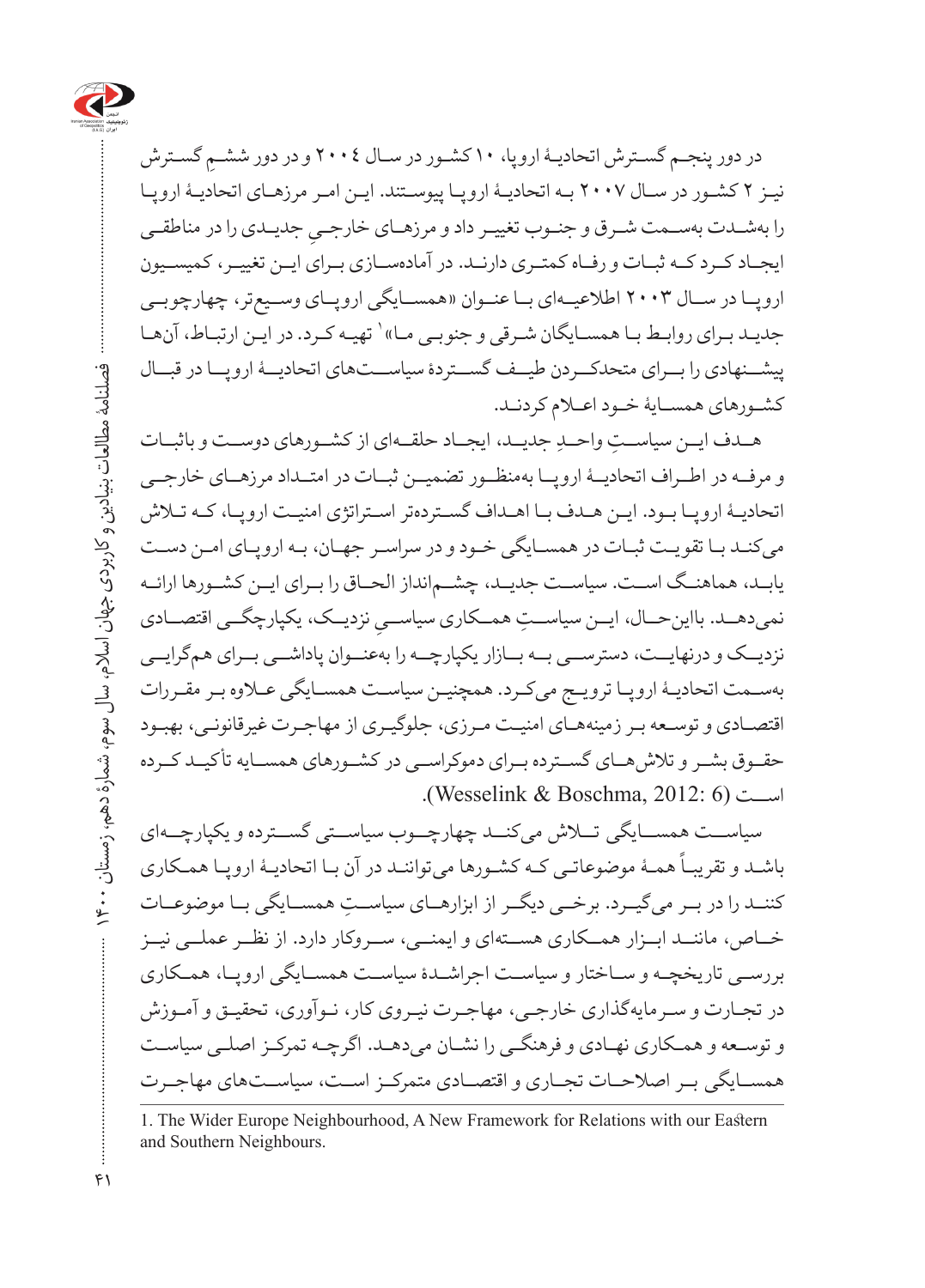

و اصلاحــات نهــادی و همــکاری در تحقیقــات و آمــوزش عالــه نسـز بخــش مهمــه از سیاسـت همســایگی اروپـا هســتند. همـۀ ایـن عناصـر بهمنظـور کمـک بـه هـدف نهایـی ایجــاد حلقــهای از کشــورهای باثبــات و دوســت و برخــودار از رفــاه در سراســر مرزهــای اتحادی ۀ اروپاســت )7 2012: ,Boschma & Wesselink).

در واقــع، کمیســیون اروپــا دو هــدف کلــی را بــرای توســعۀ روابــط نزدیکتــر و منســجمتر ب ا همساـیگان اتحادیـۀ اروپ ا در میانم دت و بلندمدــت تعیی ن میکنـد: همـکاری بـا شـرکا بـرای روابـط عمیقتـر اقتصـادی و سیاسـی و فرهنگـی و تثبیـت روابـط ترجیحـی در چهارچوبی متفــاوت. کمیســیون همچنیــن مســئولیتهایی را بــه دو طــرف می دهــد تــا رابطــهٔ دو ســویهٔ سیست کـه پیشـرفت .<br>پربـاری ایجـاد کننـد. اتحادیـۀ اروپـا صریحـاً تأییـد میکنـد کـه پیشـرفت اصلاحات سیاسـی و اقتصـادی انجامشـده توسـط کشـورِ شـریک، بـرای پیشـرفت روابـط ضـروری اسـت. ایـن امـر اصل اساسي سياستي به نام «مشروطسازي» را تشكيل مي دهـد.

اتحادیـهٔ اروپــا مزایــای یکپارچگـــوِ اقتصـــادی نزدیکتــر و همــکاری سیاســـوِ عمیقتــر را<br>سیست در ازای عملکـرد کشـور شـریک و نشـاندادن پیشـرفت ملمـوس آنهـا در توجـه بـه ارزشهای مشـترک و اجـرای مؤثـر اصالحـات سیاسـی و نهـادی و حتـی همسـویی قوانیـن و مقـررات آنها با قوانیـن و مقـررات اتحادیـهٔ اروپـا را ارائـه میکنــد. در واقــع، میتـوان گفــت کــه اتحادی ۀ اروپـا در قالـب سیاسـت همسـایگی اروپـا همهچیـز را بهجـز عضویـت در نهادهـا ارائـه می دهــد کــه ایــن امــر، تفــاوت ایــن سیاســت را بــا سیاســت گســترش نشــان می دهــد (Tinas & CİTAK, 2016: 853-854).

طی ف مشــوقهای سیاســت همســایگی را کــه در ازای نزدیکشــدن همســایگان بــه اسـتانداردها و ارزش هـای اتحادیــهٔ ارویــا ارائــه می شــود، می تــوان در ســه مــورد خلاصــه کـرد: پـول و بـازار و تحـرک. ' اولیـن مـورد کمـک مالـی اسـت کـه بـرای اجـرای اصلاحـات تخصیــص داده می شــود. کمیســیون اروپــا از طریــق کمکهــای مالــی حمایــت می کنــد و بانــک ســرمایهگذاری اروپــا` و بانــک اروپایــیِ «بازســازی و توســعه» ٔ وامهــای خاصــی<br>-را بـه شـرکا ارائـه می دهــد. دوم، اتحادیــهٔ اروپـا در بلندمــدت، بـا حــذف موانــع تعرفـهای و گمرکـی، دسترسـی ممتـازی بـه برخـی از بخش،حـایِ بازارهـای خـود ارائـه میدهـد کـه ایـن امـر نشـاندهندۀ پتانسـیلهای اقتصـادی بیشـتر در بلندمـدت اسـت. امتیـاز نهایـی در ایـن

<sup>1.</sup> Money, Markets, and Mobility.

<sup>2.</sup> the European Investment Bank (EIB).

<sup>3.</sup> European Bank for Reconstruction and Development (EBRD).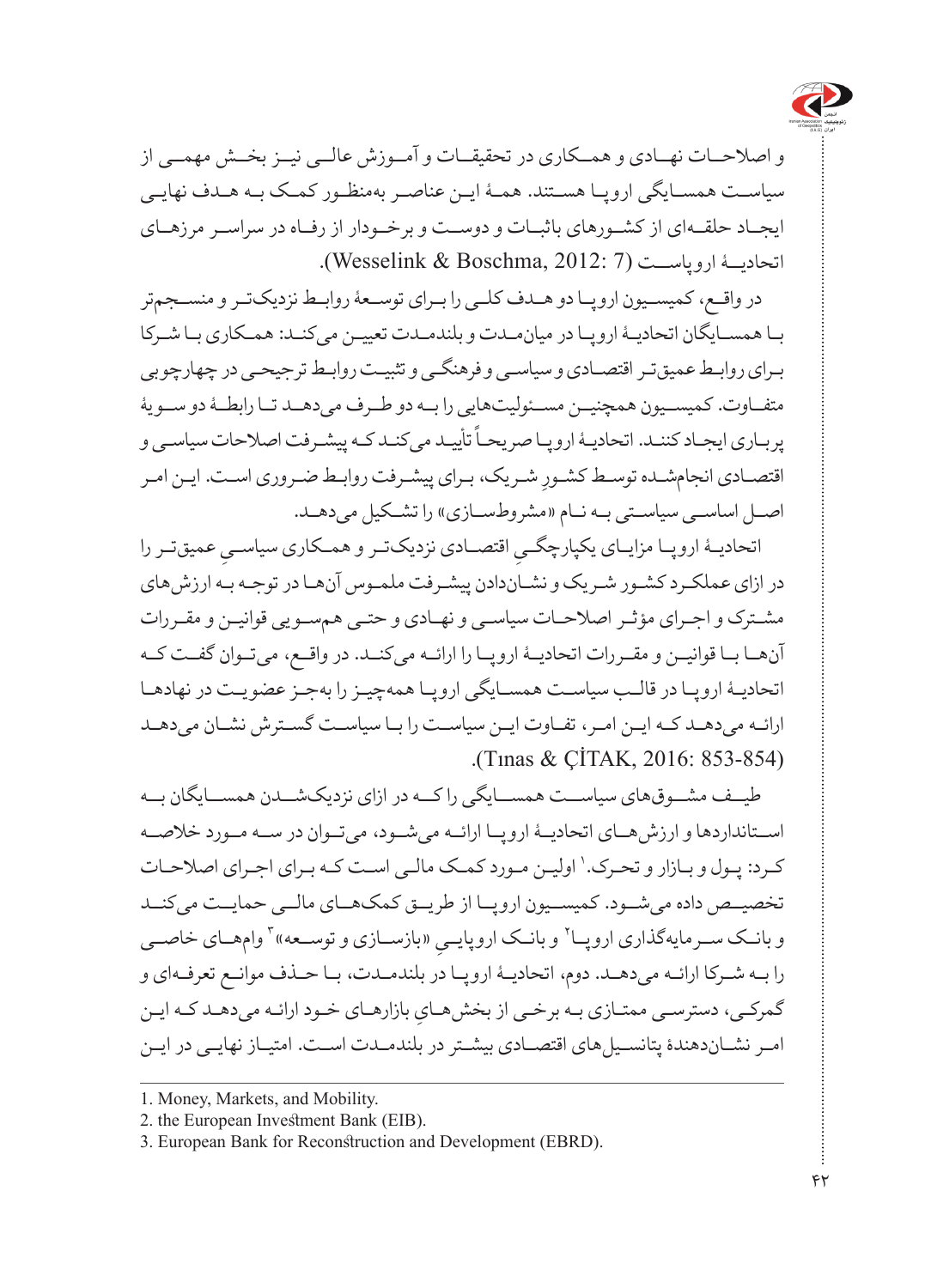

فصلنامۀ مطالعات بنیادین و کاربردی جهان اسالم، سال سوم، شمارۀ دهم، زمستان 1400

زمینــه، امضــاي توافقنامــۀ تجــارت آزاد عمیــق و جامــع' اســت كــه بــازار داخلــي اتحاديــۀ اروپ ا را بــه روی شــریک بــاز میکنــد. البتــه تحقــق ایــن امــر نیازمنــد تالشهــای فــراوان از نظـر هماهنگـــي قانونـــي و فنــي بــا هنجارهــا و اســتانداردهاي٬ اتحاديــهٔ اروپاســت. دســتة<br>. ســومِ مشــوقها بــه تحـرک مــردم مربــوط میشــود و بــه اتخــاذ گامهــای افزایشــی بهســمت آزادســازی ویــزا مربــوط میشــود. اگرچــه هنــوز هیچیــک از کشــورهای هــدفِ سیاســت همســایگی اروپــا بــه مرحلــۀ رژیمهــای بــدون روادیــد نرســیدهاند، چندیــن موافقتنامــۀ دوجانبـه بـرای تســهیل مراحـل اعطـای روادیـد بـاکشـورهای همسـایۀ اتحادیـۀ اروپـا امضـا شــده اســت؛ بهطوریکــه بهعنــوان نمونــه، در ســال 2012 تعــداد 3 میلیــون و 200 هــزار وی زای شیــنگن ب رای ش هروندان کشـورهای همساـیۀ اتحادیــۀ اروپـا صــادر شــده اســت (Cadier, 2013).

| جدول شمارة ٢: اهداف سياست همسايكي اروپا (Miltner, 2011: 12) |  |  |  |
|-------------------------------------------------------------|--|--|--|
|-------------------------------------------------------------|--|--|--|

| امنيت                                                                                                              | ثبات                                                                                                       |  |
|--------------------------------------------------------------------------------------------------------------------|------------------------------------------------------------------------------------------------------------|--|
| تشــدید همــکاري بــراي پيشــگيري و مبــارزه بــا<br>تهديـدات امنيتــى مشــترك                                     | • كمكهـاي تقويتشــده، متناســب بــا نيازهــا<br>(همكاري منطقهاي)                                           |  |
|                                                                                                                    | • منابع مالي جديد                                                                                          |  |
|                                                                                                                    | • مشــاركت سياســي گســتردهترِ اتحاديــهٔ اروپــا در<br>پیشگیری از درگیـری و مدیریــت بحـران               |  |
| ارزشها و روابط تشدیدشده                                                                                            | رفاه                                                                                                       |  |
| • چشم انداز مهاجرت و جابهجایی قانونی افراد                                                                         | • گسترش بازار داخلی و ساختارهای نظارتی                                                                     |  |
| • تــــلاش بیشـــتر بــــرای ارتقــــای حقــــوق بشــــر،<br>همـــکاری فرهنگـــی بیشــتر و افزایـــش درک متقابـــل | • روابط تجاري ترجيحي و بازشدن بازار                                                                        |  |
| • ادغـــام در شـــبکههای حملونقـــل، انـــرژی و<br>مخابـــرات و منطقـــهٔ تحقیقـــات اروپایــــی                   | • ابزارهـاي جديــد بــراي ترويــج و حمايــت از<br>سرمايه گذارى<br>• پشتیبانی از ادغام در سیستم تجارت جهانی |  |
|                                                                                                                    |                                                                                                            |  |

<sup>1.</sup> Deep and Comprehensive Free Trade Areas (DCFTA).

2. acquis communautaire.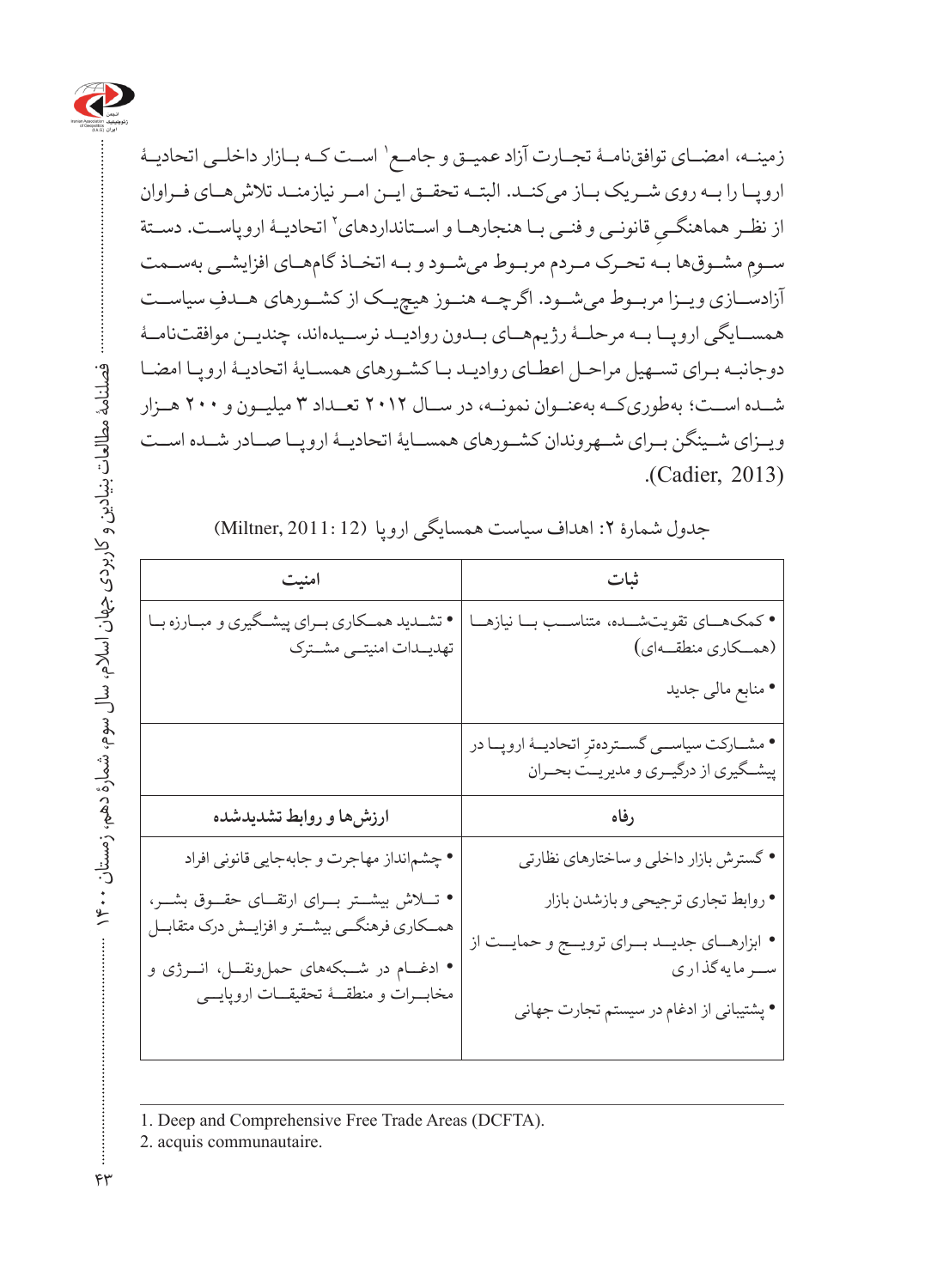

اگـر بخواهیـم اهـداف سیاسـت همسـایگی اروپـا را خالصـه کنیـم، بایـد گفـت کـه هـدف سیاسـت همســایگی اروپــا، ترویــج تحـرک بیــن اتحادیــهٔ اروپــا و همســایگان آن از طریـق ِ دسترســی بــه بازارهــای کار، امکانــات ســرمایهگذاری و تشــدید تبــادالت حرفــه ای بهبــود و آموزشــی و فرهنگــی اســت. میــزان دســتیابی بــه ایــن اهــداف در همــۀ کشــورها مشــمول سیاسـت یکسـان نیسـت و کشـور بـه کشـور متفـاوت اسـت.

#### **پیشرانهای سیاست همسایگی اروپا**

سیاســت همســایگی اروپــا مجموعــهای از ابزارهــای دوجانبــه، چندجانبــه و ابتکارهــای منطقـهای اسـت. اقدامـات دوجانبـه شـامل برنامههـای اقـدام فـردی اسـت کـه براسـاس آن، هـر کشـور بایـد اصالحـات مربـوط را اجـرا کنـد، درحالیکـه اتحادیـۀ اروپـا حمایـت فنـی و سیاسـی و مالـی را ارائـه میکنـد. در راسـتای برقـراری ثبـات و امنیـت در مرزهـا، مهمتریـن ابـزار اتحادیـه مجموعـهای از اصالحـات سیاسـی و اقتصـادی منطبـق باارزشهـای اروپایـی، شــامل توســعۀ دموکراســی، احتــرام بــه حقــوق بشــر، حکومــت قانــون، حکمرانــی خــوب )مطابـق بـا شـاخصههای اروپـا(، بهکاربـردن اصـول اقتصـاد بـازار و توسـعۀ پایـدار اسـت کـه بایـد کشـورهای همسـایه اجـرا کننـد. کشـورهای همسـایه در عـوض تعهـد بـه اصالحات فــوق، از حــق شــراکت ممتــاز بــا اتحادیــۀ اروپــا برخــوردار میشــوند و میتواننــد در چهارچـوب ایـن سیاسـت، از امتیازهـای مختلفـی همچـون اولویـت در مناسـبات اقتصادی و تجـاری بهرهمنـد شـوند. در واقـع، ایـن سیاسـت بـه همسـایگان اتحادیـه بهعنـوان حلقـهای از دوسـتان می نگــرد تــا کشــورهای ثالــث (www.enpi-info.eu).

نکتــۀ مهــم در ایــن زمینــه، ایــن اســت کــه اتحادیــه از طریــق ایــن سیاســت بهدنبــال نوعــی حضــور راهبــردی در ورای مرزهــا و صــدور ارزشهایــش بــه سراســر اروپــا و حتــی فراتــر از مرزهایــش اســت کــه میتــوان آن را یــک راهبــرد »اروپاییســاختن کشــورهای همسـایه، بـدون الحـاق بـه اتحادیـه» دانسـت. در واقـع، كشـورهاي مشـمول ایـن سیاسـت، بـدون آنکـه بـه عضویـت اتحادیـۀ اروپـا درآینـد، از یـک سـو مجـری اصالحـات موردنظـر اتحادیــۀ اروپــا و از ســوی دیگــر، از روابــط نزدیــک بــا آن برخــوردار میشــوند و میتواننــد در چهارچــوب ایــن سیاســت، از موافقتنامــه و امتیــازات مختلفــی همچــون اولویــت در مناســبات اقتصــادی و تجــاری بهرهمنــد شــوند )2020:14 ,Sabbaghian).

<sup>1.</sup> Europeanization Without Accession.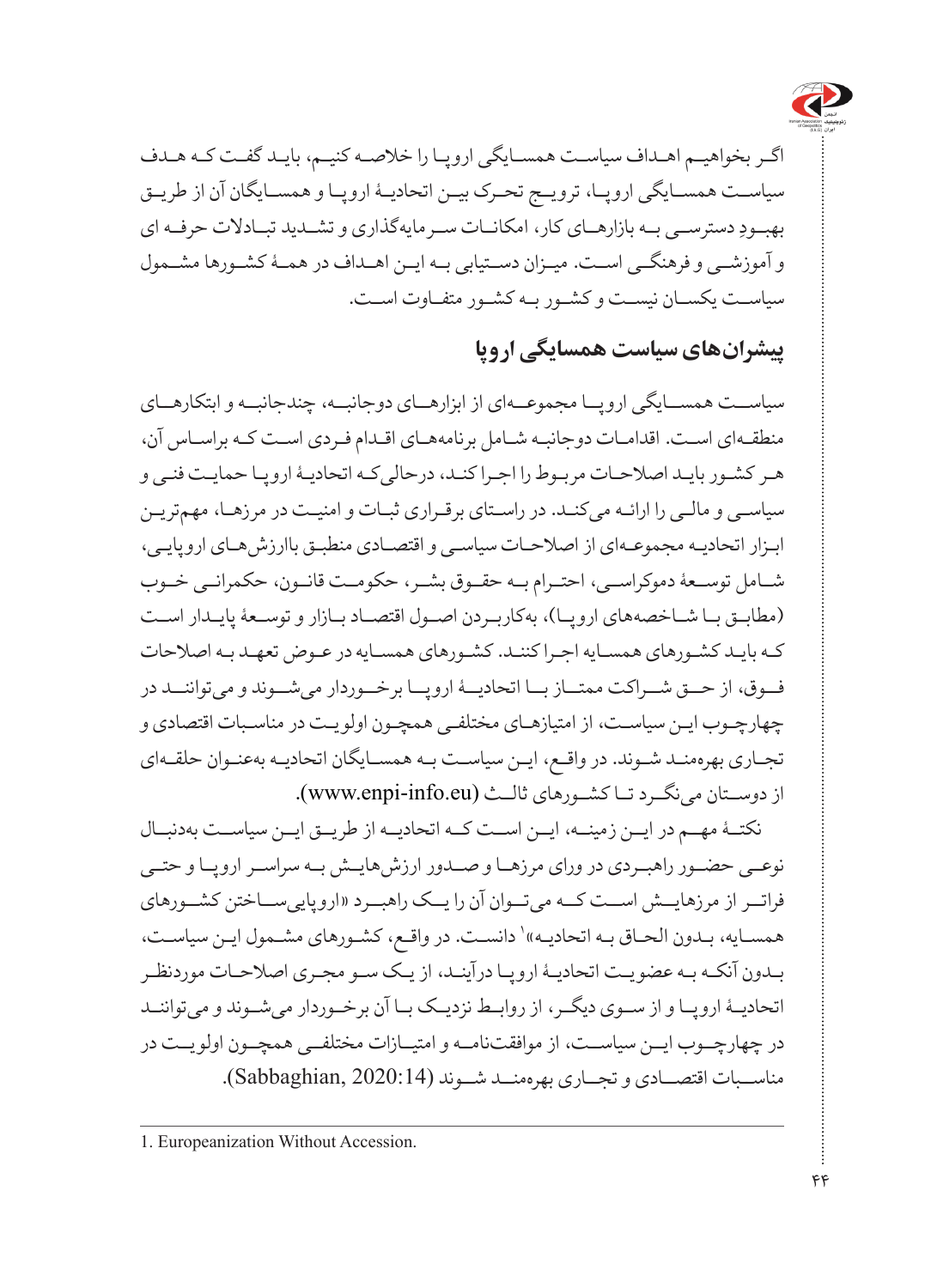

محــدودۀ اجرایــی سیاســتِ همســایگیِ اتحادیــهٔ اروپــا، كشــورهایی را در بــر میگیــرد<br>. کــه ی ا در همســایگی اتحادی ۀ اروپ ا قــرار دارنــد یــا در آینــده و در ادامــۀ فراینــد گســترش، بــه عضویــت اتحادیــه در خواهنــد آمــد. ایــن سیاســت در حــال حاضــر در شــرق اروپــا، کشــورهای اوکرایــن، بــاروس، مولــداوی، ارمنســتان، آذربایجــان و گرجســتان و در جنــوب نیــز کشــورهای مغــرب، الجزایــر، تونــس، مصــر، لیبــی، لبنــان، فلســطین، ســوریه، اردن و رژیــم صهیونیســتی را در بــر میگیــرد. اگرچــه روســیه نیــز همســایۀ اروپاســت، روابــط اتحادیــه بــا آن بیشــتر از طریــق مشــارکت راهبــردی پیــش بــرده میشــود تــا سیاســت همس ایگی. سیاسـت همس ایگی اتحادی ۀ اروپـا از طریـق انعقـاد موافقتنامههـای دوجانبـه و در چهارچ وب قراردادهاـی هم کاری و مشـارکت میـان اتحادی ۀ اروپ ا و کشـورهای هـدف اجــرا میشــود )[eu.info-enpi.www://http](http://www.enpi-info.eu)).

پایــۀ سیاســت همســایگی اروپــا بــر گســترش رژیــم حکمرانــیِ اتحادیــۀ ارویــا، شــامل هنجارهــا و اســتانداردها و ارزشهــا، بــه فراتــر از مرزهــای سیاســی اتحادیــه اســت. ایــن سیاســت، گســترۀ وســیعی از هدف\$ــا، ماننــد حقــوق بشــر، دموکراتیکســازی، رفــاه و حمایـت از حکمرانـی خـوب را شـامل میشـود. در مقابـل اجـرای اصالحـات، کشـورهای عضــو از پـــاداش تعميـــقِ همگـــرايي اقتصـــادي و سياســـي بــا اتحاديـــۀ اروپـــا بهرهمنـــد میشــوند. سیاســت همســایگی اروپــا ترکیبــی از سیاســت داخلــی، خارجــی و عملــی گســترش اســت )2021:702 ,Niknami)

از ابتــکارات منطقــهای سیاســت همســایگی، میتــوان بــه ابتــکار مشــارکت شــرقی و اتحادیـۀ مدیترانـهای اشـاره کـرد. ابتـکار مشـارکت شـرقی کـه در سـال 2009 راهانـدازی شـد کــه شــامل کشــورهای ارمنســتان، جمهــوری آذربایجــان، بــاروس، گرجســتان، مولــداوی و اوکرایــن میشــود. مشــارکت شــرقی بهعنــوان یــک سیاســت همــکاریِ منطقــهای تقویتـشــده<br>-بـا درنظرگرفتــن پیشــرفتـهای حاصــل از سیاســت همســایگی و حفــظ اصــولِ آن راهانــدازی شـد. مشـارکت شـرقی ویژگی هـای منطقـهای را هـدف قـرار می دهـد و زمینههـای همـکاری ِ سیاسـت همسـایگی دوجانبـه را گستـرش میدهـد. همچنیـن یکی دیگـر از ابتـکارات منطقهای اروپـا «اتحادیـۀ مدیترانـهای» اسـت. اتحادیـه بـرای مشـارکت مدیترانـهای بهعنـوان ادامـۀ رونـد ِ بارســلونا در ســال ۲۰۰۸ راهانــدازی شــد و کشــورهای همســايۀ جنوبــيِ اتحاديــۀ اروپــا شــاملِ<br>. الجزایـر، مصـر، اسـرائیل، اردن، لبنـان، موریتانـی، مراکـش، تشـکیالت خودگـردان فلسـطین، جمهـوری عربـی سـوریه و تونـس میشـود. همچنیـن «سـینرژیِ دریـای سـیاه» نیـز در ۲۰۰۸

فصلنامۀ مطالعات بنیادین و کاربردی جهان اسالم، سال سوم، شمارۀ دهم، زمستان 1400

فصلنامهٔ مطالعات بنیادین و کاربردی جهان اسلام، سال سوم، شمارهٔ دهم، زمستان ۱۴۰۰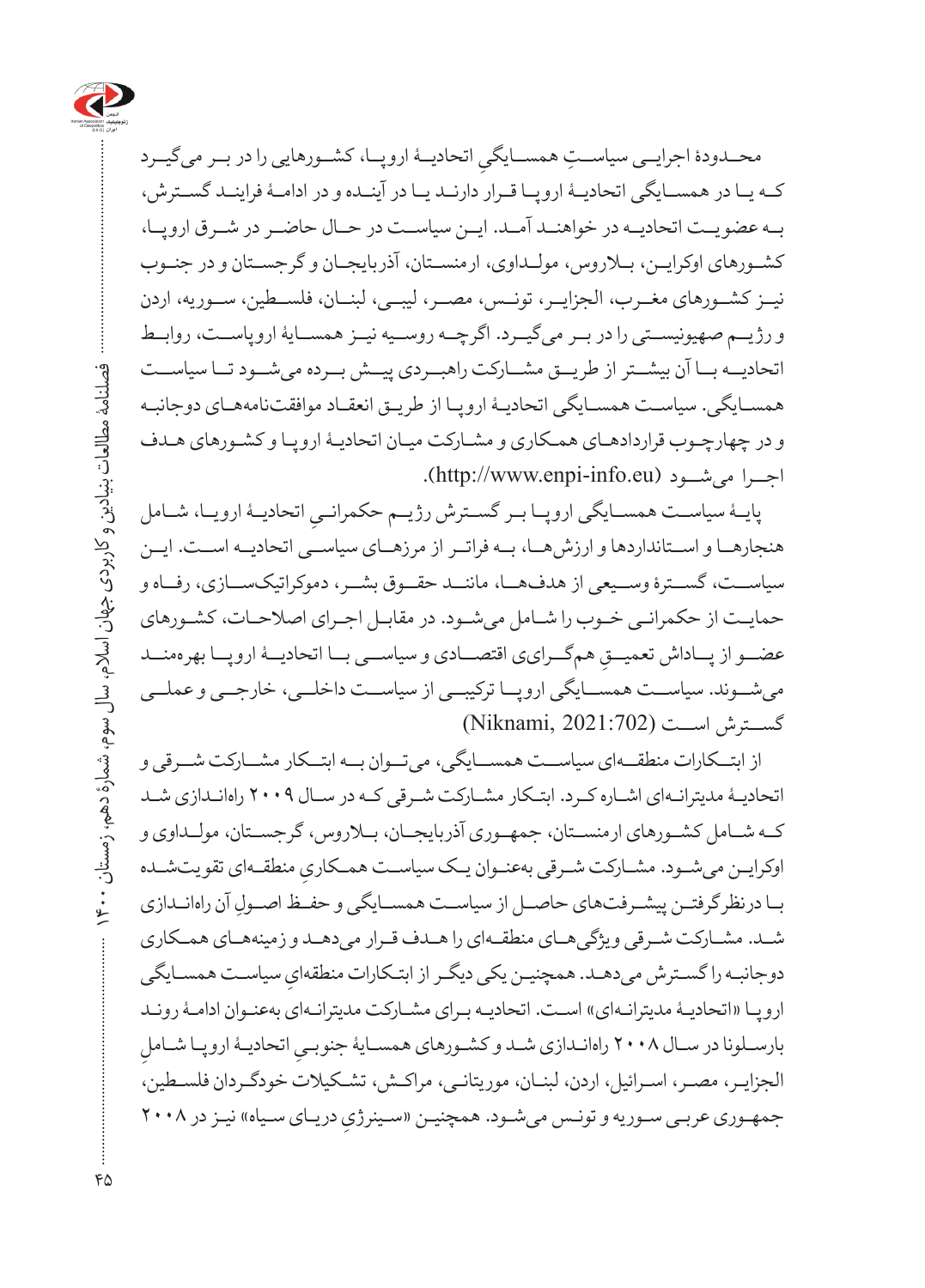

و بـرای تکمیـل سیاسـت همسـایگی و ارائـۀ تمرکـز منطقـهای بهتـر بـر منطقـۀ دریـای سـیاه راهانــدازی شــد )85 2012: ,Kahanec).

1 سیاسـت همسـایگی توسـط ابـزار اصلـی تأمیـن مالی-ابـزار همسـایگی و مشـارکت اروپا تأمیــن میشــود. ایــن ابــزار از ســال ۲۰۰۷ شــروعبهکار کــرده اســت و منبــع اصلــی تأمیــن مالــی شــرکای سیاســت همســایگی اســت. طــی ســال۱های ۲۰۰۷ تــا ۲۰۱۳، اتحادیــۀ اروپـا مبلــغ 12 میلی ارد یـورو در چهارچ وب ای ن اب زار ب ه اجـرای برنامههاــی سیاســت همسـایگی بـه کشـورهای هـدف سیاسـت همسـایگی اختصـاص داده اسـت. از سـال ،2014 ابــزار همســایگی اروپــا جایگزیــن ابــزار قبلــی شــد. ` بودجــۀ اختصاص یافتــه بــرای کمــک بـه همسـایگان در چهارچـوب ایـن ابـزار، حـدود 15 میلیاـرد یوـرو بوــد کـه طـی س الهای 2014 تـا 2020 هزینـه شـده اسـت.

در چهارچــوب ايــن ابزارهـــا، ســـه نــوع ســـازوکارِ «حمايـــت فنــي و مالــي»، «وعـــدۀ افزایــش روابــط» و «تســـهیلات ســـرمایهگذاری»، محرکهــای اصلـــی بـــرای پیشـــبرد سیاســت همســایگی بودهانــد )11 2012: ,Boschma & Wesselink). بــا وجــود ایــن ِ سیاســت همســایگی اروپــا، 27 کشــور و صرفنظــر از جغرافیــای بحثبرانگیــز و نهایــی عضـو توافـق کردهانـد کـه پیشـنهادهای خـود را بـه کشـورهای سیاسـت همسـایگی اروپـا در 7 نقطــۀ اقــدام بهبــود بخشــند:

> - افزایش تجارت، سرمایهگذاری و یکپارچگی اقتصادی؛ - تسهیل تحرک و مهاجرت؛ - ترویج مبادالت »مردم به مردم«؛

– ایجاد یک بُعد موضوعٰی برای سیاست همسایگی اروپا؛

- تقویت همکاریهای سیاسی؛ - تقویت همکاریهای منطقهای؛

- تقویت همکاریهای مالی )184 2007: ,Lippert).

سیاسـت همسـایگی مجموعــهای از فرصتهــا را نیــز از طریــق سیاســتهای بخشــی بـ ه همس ایگان اتحادیۀــ اروپ ا ارائ ه میکنــد. ایــن فرصتهــا شــامل طیــف گســتردهای از مســائل، همچــون اشــتغال و سیاســت اجتماعــی، سیاســت صنعتــی و رقابتــی، سیاســت کشــاورزی و توســعۀ روســتایی، شــیالت، تغییــرات آبوهوایــی و محیطزیســت، امنیــت

<sup>1.</sup> The European Neighbourhood and Partnership Instrument (ENPI).

<sup>2.</sup> European Neighbourhood Instrument (ENI).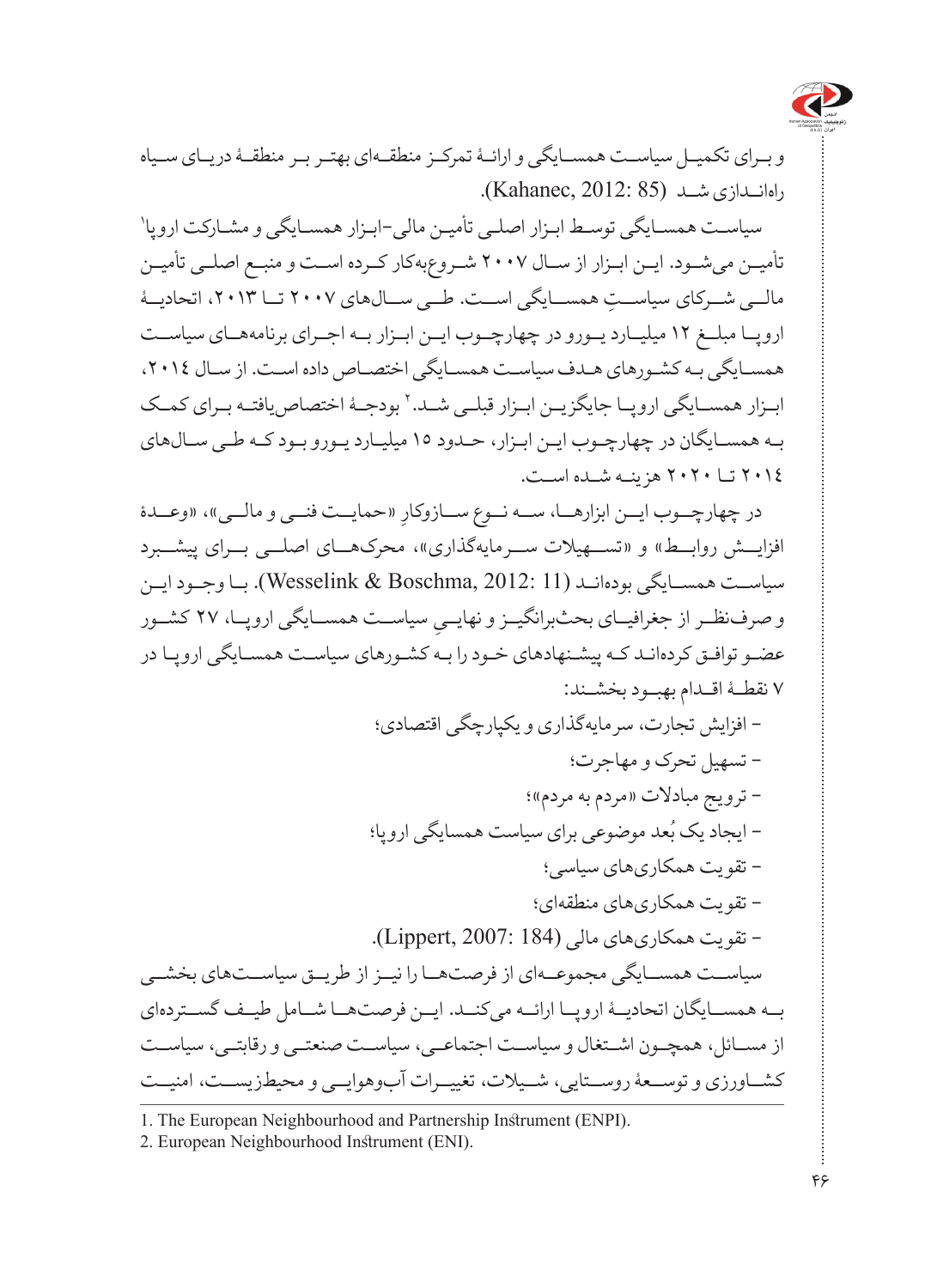

انــرژی، حملونقــل، سیاســت یکپارچــۀ دریایــی، جامعــۀ اطالعاتــی تحقیقــات و نــوآوری و نیــز بهداشــت، آمــوزش و فرهنــگ و جوانــان اســت. همچنیــن گســترش همــکاری در زمین ۀ سیاس تهای بخشــی در بازساـی سیاسـ ت همساــیگی در قالــب همــکار یهــای دوجانبـه یـا ابتکارهـای چندجانبـۀ سیاسـت همسـایگی، همچـون ابتـکار مشـارکت شـرقی`و اتحادیـۀ مدیترانـهاي` نيـز موردتوجـه قـرار گرفتـه اسـت. ايـن همکاريهـا، بهويـژه در حـوزۀ آمـوزش، از طريـق برنامههايـي همچـون «اراسـموس مونـدوس»، ۳ «تمپـوس» ٔ و «اقدامـات مـاری کـوری»° انجـام میشـود (European Commission, 2013: 12).

#### **نقد سیاست همسایگی اروپا**

مهم تریــن نقــص سیاســت همســایگی اروپــا ایــن اســت کــه بهمنظـورِ اجــرای اصلاحــاتِ مطابــق بــا هنجارهــای اتحادیــۀ اروپــا، انگیزههــای قــوی بــه همســایگان ارائــه نمی دهــد. سیاسـت همسـایگی اروپـا شـباهتهای زیـادی بـا سیاسـت گسـترش اتحادیـۀ اروپـا دارد؛ ر<br>امــا صرفــاً یــک نســخۀ تاریــک از گســترش اســت. مهم تریـــن عنصـــر گســترش، هــدف الحـاق، در سیاسـت همســایگی غایــب اســت. وجـه مشـترک اصلــی گســترشِ ارزش هــای اتحادیــۀ اروپــا و هنجارهــا، از طریــق شرطیشــدن روابــط کشــورهای نامــزد بــا اتحادیــۀ اروپـا بـا موفقیـت آنهـا در اتخـاذ سیسـتم داخلـی اتحادیـۀ اروپـا تعییـن میشـود. منطـق مشـابه، اگرچـه در شـکل ضعیفتـر اسـت، در سیاسـت همسـایگی اروپـا نیـز ذاتـی اسـت. درحالیکــه مشروطســازی بــرای کشــورهایی کــه امــکان عضویتشــان فراهــم بــوده، **∶** مؤثــر بــوده اســت، هیــچ مدرکــی دال بــر مشروطســازی مؤثــر در ســایر روابــط خارجــی اتحادیــۀ اروپــا وجــود نــدارد. سیاســت همســایگی اروپــا «هویــج» را ارائــه نمیدهــد کــه ایــن مکانیســم را کار کنــد )42 2006: ,Mälksoo & Kasekamp). گنجانــدن اصــل مشروطســازی در سیاســتهای توســعه و گســترش جامعــۀ اروپا/اتحادیــۀ اروپــا در پایــان ر در در در در در سال دهده ۱۹۹۰ موردتوجــه قــرار گرفتــه اســت. ایــن اصــل بعــداً در در طــول دهــۀ ۱۹۹۰ موردتوجــه قــرار سیاسـت همسـایگی اروپـا نیـز مبنـای عمـل بـوده اسـت. جامعـۀ اروپـا بـا نداشـتن قـدرت ۔ مبتنی سے سبک سے سرک سے سے سرک ہے۔<br>ســختِ نظامــی تــا ســال ۱۹۹۲ یــک سیاســت خارجــیِ عمدتــاً مبتنــی بــر عناصــر قــدرت

- 2. Union for the Mediterranean (UFM).
- 3. like Erasmus Mundus.
- 4. Tempus.
- 5. Marie Curie Actions.

<sup>1.</sup> The Eastern Partnership (EAP).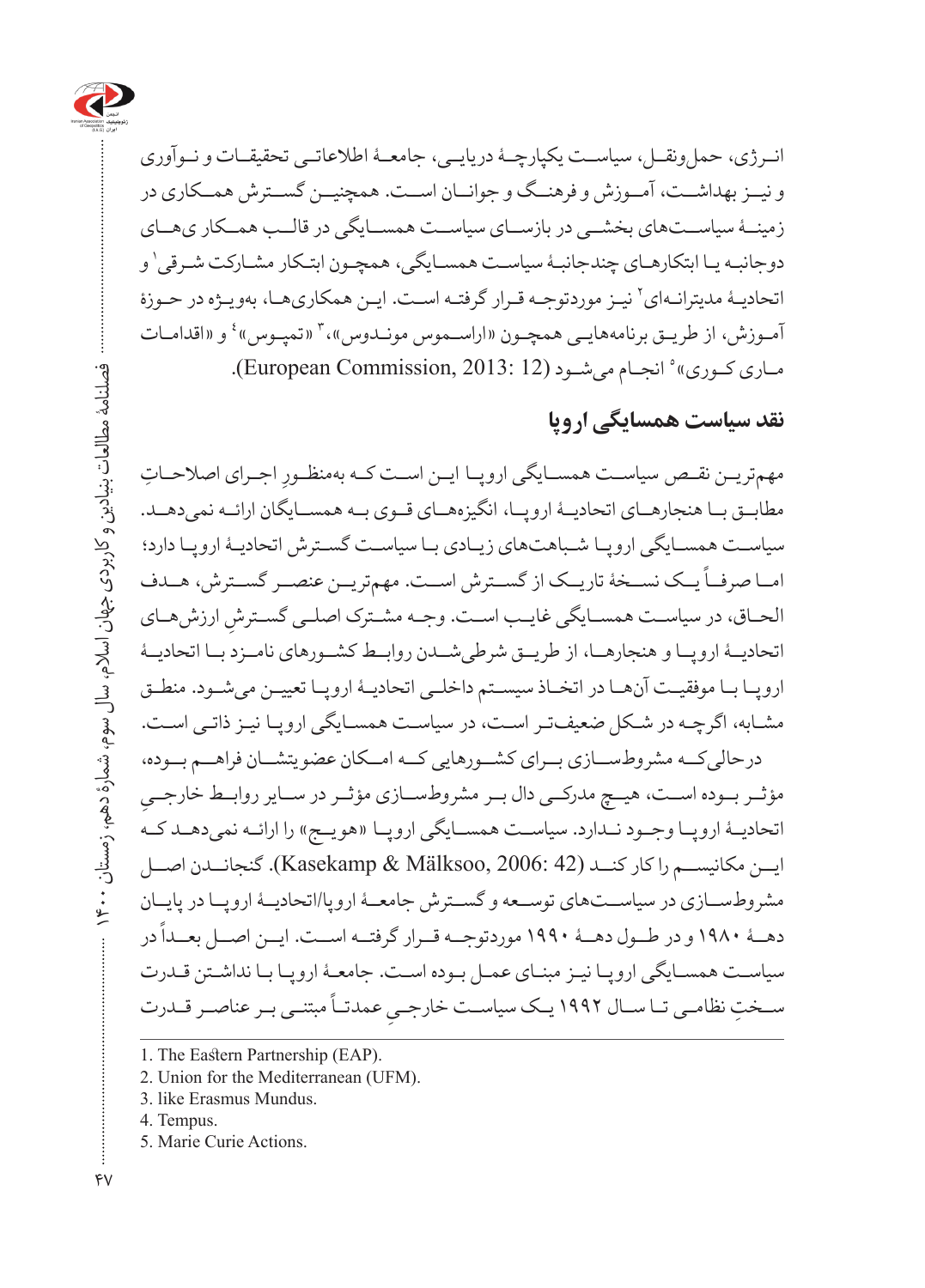

غیرنظامـی، ماننـد اقتصـاد و امـور مالـی را در چهارچـوب روابـط اقتصـادی خارجـی خـود توسـعه داد. پـس از سـال ،1992 گفتمانهـای سیاسـی بهوضـوح نقـش محـوری ارزشهـا و هنجارهــای اروپايــيِ دموکراســي، حقــوق بشــر و حاکميــت قانــون را در روابــط خارجــي<br>. اتحادیــۀ اروپــا بیــان می کننــد کــه بهعنــوان نماینــدۀ یــک «قــدرت هنجــاری» جدیــد بــرای اتحادیــۀ اروپــا شناســایی شــده اســت.

بــا توجــه بــه گذشــتۀ نواســتعماری برخــی از کشــورهای عضــو آن )ماننــد فرانســه و بریتانیــا و بلژیــک)، اولیــن اشــاره بــه حقــوق بشــر ، بســیار دیــر در گفتمــان اتحادیــۀ اروپــا ظاهـر شـد. تغییـرات در صحنـۀ بینالمللـی در پایـان دهـۀ ،1980 تعریـف مشروطسـازی و شـرایط الحـاق را کـه بهعنـوان معیارهـای کپنهـاگ شـناخته میشـود، توجیـه کـرد. شـورای کپنهـاگ )1993( بیـان میکنـد کـه کشـورهای متقاضـی الحـاق بایـد معیارهـای تعیینشـده .<br>را بپذیرنـد. بعـداً معیارهـای دیگـری در شـورای مادریـد در سـال ۱۹۹۰ اصافـه شـد؛ یعنـی ظرفیــت اداری و قضایــی بــرای اجــرای مقــررات اتحادیــۀ اروپــا' و طیــف وســیعی از معاهـدات، دسـتورالعملها، مقـررات و همچنیـن رویـۀ قضایـی تعریفشـده توسـط دیـوان دادگسـتری اروپـا. معرفـی مفهـوم نهادسـازی یـا ظرفیـت دولتـی در سیاسـت همـکاری اروپـا را میتـوان بهعنـوان یـک تغییـر پارادایـم شناسـایی کـرد )57 2007: ,Tulmets).

درمجموع، اهداف و رویکردهای سیاست همسایگی اروپا با چند چالش مواجه است:

نخسـت، چشـمانداز اروپایـی و نیازهـای کنونـی 16 کشـور، متنـوع و ناهمگـون اسـت. ایـن مشـاهدات نیازمنـد ابزارهـای انعطافپذیـر، امـا اقدامـات منسـجم اسـت. درحالیکـه بـرای برخـی از کشـورهای اروپـای شـرقی، عضویـت در سیاسـت همسـایگی اروپـا ممکـن اسـت در مقطعــى بـه وضعيــت نامــزد بـرای عضو يــت در اتحاديــۀ اروپــا منجــر شــود، کشـورهای همسـایۀ جنوبـی بـه دالیـل جغرافیایـی مسـتثنا هسـتند.

دوم، چالش ِ هایـی درمـورد اصـل مالکیـت مشـترک وجـود دارد. از دیـدگاه روششـناختی، ابــزار شرطیســـازی مورداســتفادۀ اتحادیــۀ اروپــا بــرای سیاســت همســایگـیِ اروپــا، مشــابه<br>. رویکـردی اسـت کـه در گسـترش شـرق اروپـا بـهکار گرفتـه شـد. تـا حـدی، ایـن موضـوع سی سیاسـت پرســنلی در کمیســیون اروپاســت، جایــی کــه از مدیرانــی کــه قبــلاً توســعۀ<br>بهدلیــل سیاســت پرســنلی در کمیســیون اروپاســت، جایــی کــه از مدیرانــی کــه قبــلاً توســعۀ شــرق را آمــاده کــرده بودنــد، خواســته شــد تــا چهارچــوب سیاســت همســایگی اروپــا را توســعه دهنـــد. بااینحـــال، اســتراتژيِ مشروطســـازی مـــورد انتقـــاد و بررســـی جامعـــۀ

<sup>1.</sup> Acquis Communautaire.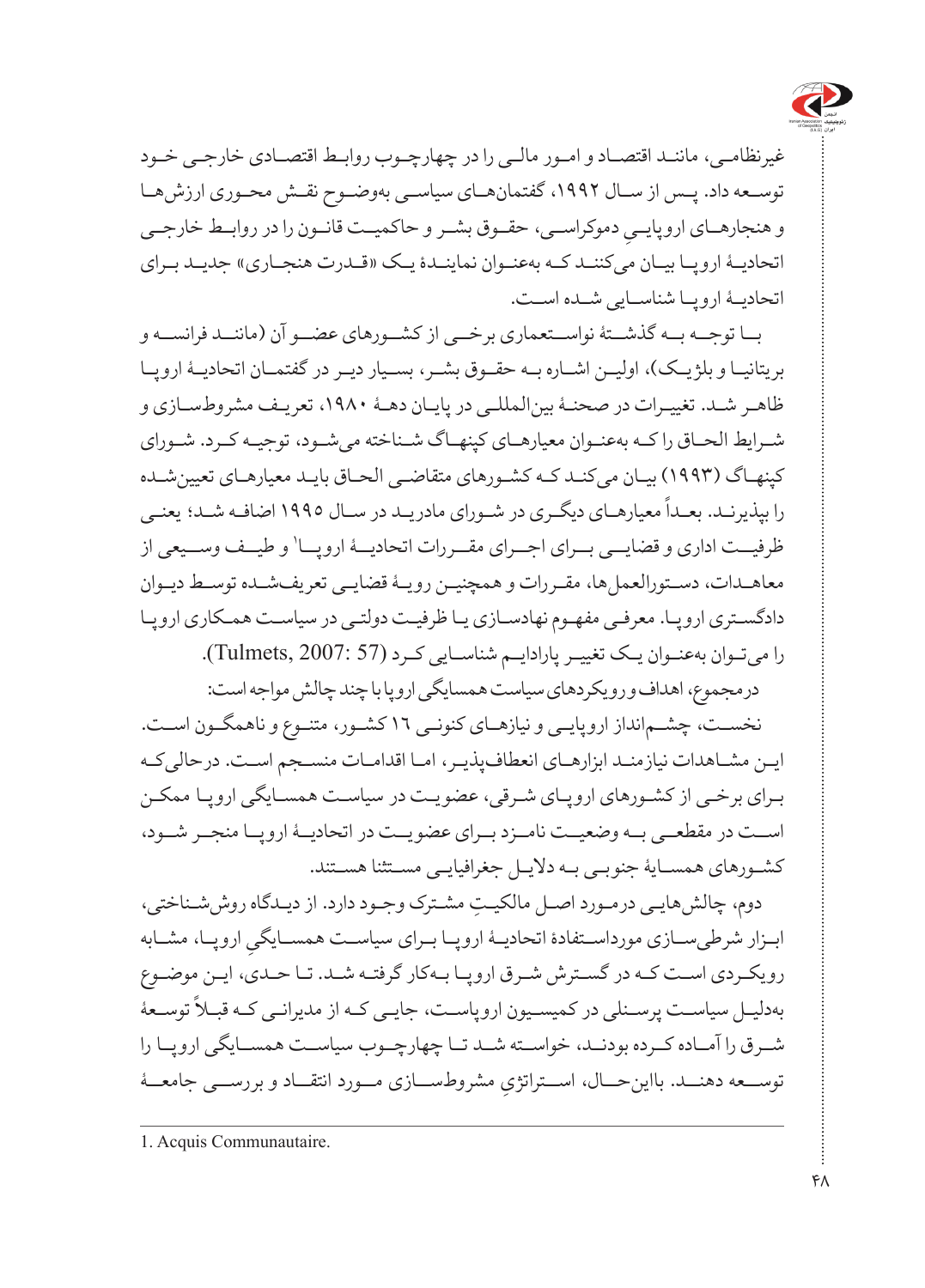

دانشـگاهی قـرار گرفتـه اسـت. اتحادیـهٔ اروپـا در اینجـا بایـد تعادلـی بیـن تعییـن اولویتهـا و مذاکــرۀ مشــترک آنهــا بــا دولتهــا پیــدا کنــد تــا بــه درکــی مشــترک درمــورد اهــداف و اســتراتژیها دســت یابــد.

ســوم، سیاســت همســـایگی اروپـــا یــک «مشــکل بازاریابــی» در برابــر شـــهروندان دارد. براســاس آمارهــاي منتشرشــده از ســوي نهــاد آمــاريِ اتحاديــۀ اروپــا،' تنهــا ١٨ درصــد از<br>. شهروندان اتحادیهۀ اروپـ ا تاکنــون نــام «سیاســت همســایگی اروپــا» را شــنیدهاند و ٤٥ درصــد حتــی فکــر می کننــد کــه ارتقــای اصلاحــات در کشــورها می توانــد صلــح و ثبــات اتحادیـۀ اروپ ا را بـه خطـر بینـدازد. بـا وجـود ایـن، کمـک بـه کشـورها، کمـک بـه صلـح و رفاـه و در نتیج ه، حصوــل اطمینـان از تماــس نزدی ک ب ا کش ورهای همساــیۀ اتحادیـۀ اروپـا، بهطورکلیــ، بهعن وان ی ک هــدف ارزشــمند تلقـ ی میشــود. بــرای کشــورهای همســایه بهطــور شــگفتانگیزی چنیــن نظرســنجیهایی وجــود نــدارد. هــم از دیــدگاه تخصصــی و هـم از دیـدگاه علمـی، بسـیار جالـب اسـت کـه ببینیـم چگونه شـهروندان کشـورهای سیاسـت ر محمد است.<br>همسـایگی اروپـا بـه سـؤالات مشـابهی پاسـخ میدهنـد و احتمـالاً بـه درک بهتـر از سیاسـت همسـایگی اروپـا در ایـن کشـورها کمـک میکننـد (14 :Avery & Nasshoven, 2008).

عــلاوه بــر ایــن، یکــی از چالش هــای فــراروی سیاســت همســایگی، مربـوط بــه بحــث اروپاییسـازی بـدون الحـاق اسـت. سـاختارها و ابزارهـای سیاسـت همسـایگی اروپـا عمدتا از تجربیـات سیاسـتِ گسـترش ایـن اتحادیـه وام گرفتـه شـده اسـت کـه در آن، اتحادیـۀ اروپـا خواســتار طیــف کاملــی از رونــد اصالحــات اســت. بااینحــال، در سیاســت همســایگی، درحالی کـه بـر اجـرای طیـف گسـتردۀ اصلاحـات در کشـورهای همسـایه تأکیـد میشـود، امــا در عمــل، امتیازاتــی همچــون امتیازاتــی کــه در بحــث عضویــت مطــرح اســت، ارائــه نمیدهدــ. بنابرای ن، اتحادی ۀ اروپ ا بهعنــوان یــک قــدرت هنجــاری، فاقــد ابــزار اصلــی در روابـط خـود بـا کشـورهای منطقـه اسـت.

بهعبارتدیگـــر، زمانــــی کـــه چشــــمانداز عضویـــت وجـــود داشـــته باشـــد، اتحادیـــۀ اروپ ا بـرای رونـد اصالحـات در کشـور شـریک منسـجم و اصـرار بیشـتری داشـته اسـت. بااین حـال، وقتـى چشــمانداز عضویـت وجـود نــدارد، هویـت اتحادیـهٔ اروپـا در سیاسـت جهانــی بهعنــوان مــروج حقــوق بشــر و دموکراســی، بــا ناســازگاریها، تناقضهــا، عــدم قطعیتهــا و گمانهزنیهــا دربــارۀ انگیزههــای واقعــی آن در هــم آمیختــه و مخــدوش

1. Eurobarometer.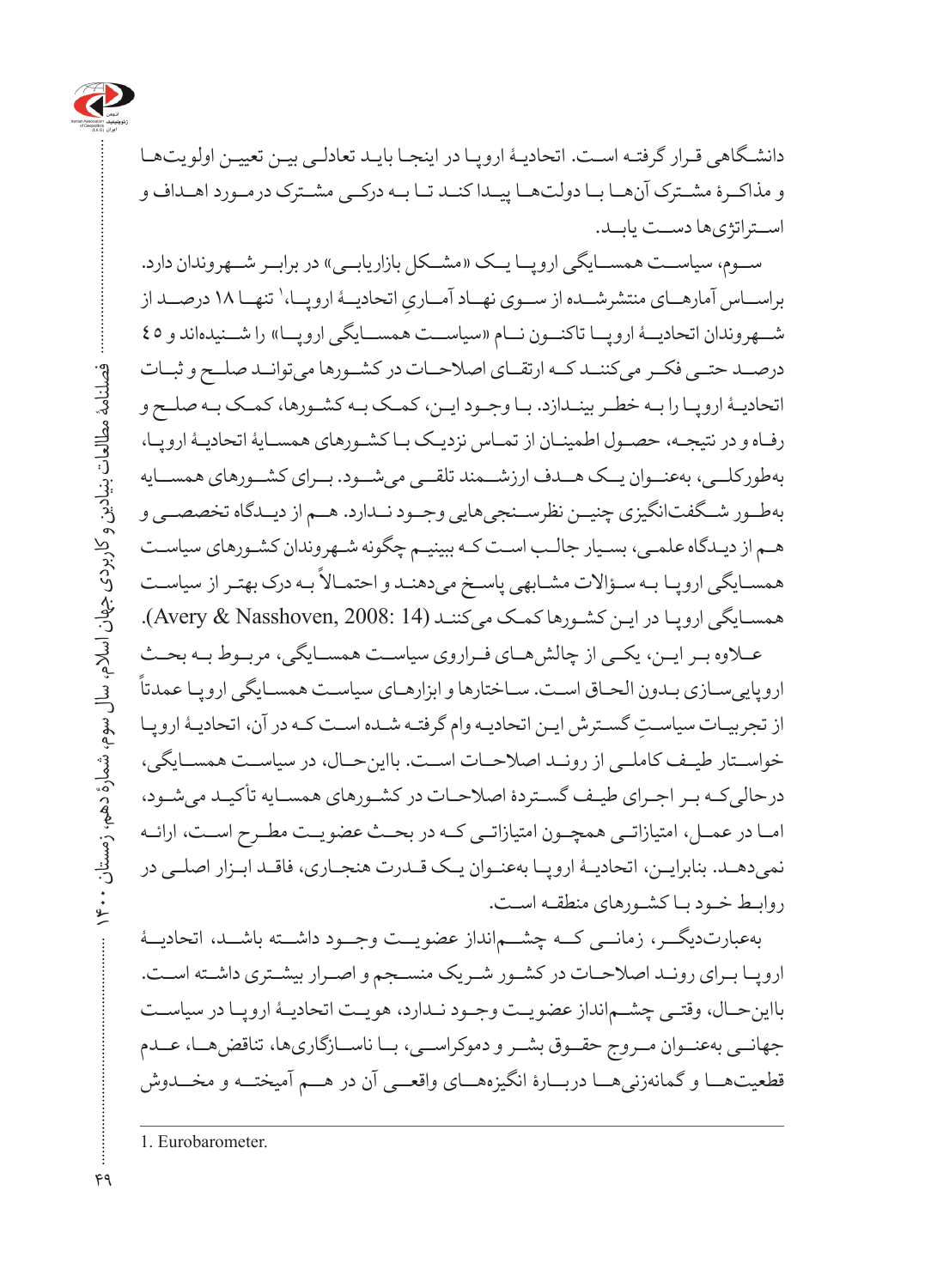

شـده اسـت. ایـن همـان چیـزی اسـت کـه از آن بهعنـوان «ضعـف سـاختاری» در سیاسـت همساــیگی اروپ ا یـاد میشــود )854 2016: ,ÇİTAK & Tınas). همچنیــن سیاســت همســـایگی اروپـــا از منظـــر رویکـــرد هنجـــاریِ ایـــن اتحادیـــه در سیاســـت خارجـــی نیــز موردانتقــاد واقــع شــده اســت.

تلق ی لیب رال از اتحادیـ ۀ اروپــا، بهعنــوان یــک قــدرت هنجــاری، و انتســاب آن بــه اتحادیــهٔ اروپــا، بهعنــوان یــک سیاســت خارجــی هنجــاریِ مــورد انتقــاد دیگــران و بهویــژه<br>. نوواقعگرایــان قــرار گرفتــه اســت. یکــی از انتقادهــای مطــرح علیــه دیــدگاه لیبــرالِ اتحادیــۀ اروپـ ا در چهارچــوب سیاسـت همساــیگی اروپ ا، ایــن اســت کــه ایــدۀ تأثیــر هنجــاری اتحادیــهٔ اروپــا بــا قدرتهـــای اســتعماریِ قبلــی اروپایــی متفــاوت نیســت. در ایــن رابطــه،<br>. ایـن سـؤال مطـرح اسـت کـه آیـا تعاریـف اروپامحـور از ارزش،هایـی کـه اتحادیـهٔ اروپـا از آنهــا حمایــت میکنــد، ماننــد دموکراســی و حقــوق بشــر، میتوانــد در جهانــی بــا تنــوع فرهنگــی نیــز بــهکار رود؟

اتحادی ۀ اروپــا تأکیــد کــرده اســت کــه سیاســت همســایگی اروپــا مبتنــی بــر ایــدۀ «ارزش هــای مشــترک» اســت. بااین حــال، ایــن فــرض متکــی بــر ایــن تصــور اســت کــه اتحادیـۀ اروپ ا و همســایگانش تعهــد یکســانی بــه ارزشهــای دموکراســی، حقــوق بشــر، حاکمیــت قانــون و احتــرام بــه آزادیهـــای اساســی دارنـــد. ایــن بــاورِ بیچونوچــرا در «اشتراک ارزش هـاى مشـترک» مشـكلاتى را در اجـرا ايجـاد مى كنـد. عـلاوه بـر ايـن، ايـن انتقـاد وجـود دارد کـه ترویـج ارزشهـای بهاصطـلاح «مشـترک»، تصویـری از اتحادیـۀ اروپـا ِ بهعنـوان »امپریالیسـتی نـرم« از طریـق یـک رابطـۀ نامتقـارن ارائـه میدهـد کـه از خوانـش یکطرفــۀ هنجارهــا و ارزشهــا، بــدون درگیرکــردن گیرنــده حمایــت میکنــد.

یـک ســؤال مرتبـط ایــن اسـت کــه از چــه نــوع ابزارهایــی میتــوان بـرای دسـتیابی بـه اهدـاف موردنظرـ اس تفاده ک رد. در واقعــ، از نظ ر اقداماـت قهرـی، اتحادیـۀ اروپـا فاقـد ابــزار نظامــی اســت کــه اســتفاده از آن در ارتقــای حقــوق بشــر و دموکراســی موردبحــث باش د. ج دا از اقدام ات نظامـ ی، اتحادی ۀ اروپ ا ابزارهــای دیپلماتیــک و اقتصــادی اجبــاریِ مختلفــی، ماننـــد تعلیـــق همـــکاری، تعلیـــق بودجـــه، تحریمهمـــای اقتصـــادی هدفمن د و تحریمهاــی تجــاری را در اختیــار دارد کــه همیشــه بــه اهــداف غیرنظامــی منجــر نمیشــود. همچنیــن میتــوان آن را بهعنــوان معضلــی بیــن تعامــل، از یــک ســو و اسـتفاده از اقدامـات قهـری بـرای ارتقـای دموکراسـی، حاکمیـت قانـون، احتـرام بـه حقـوق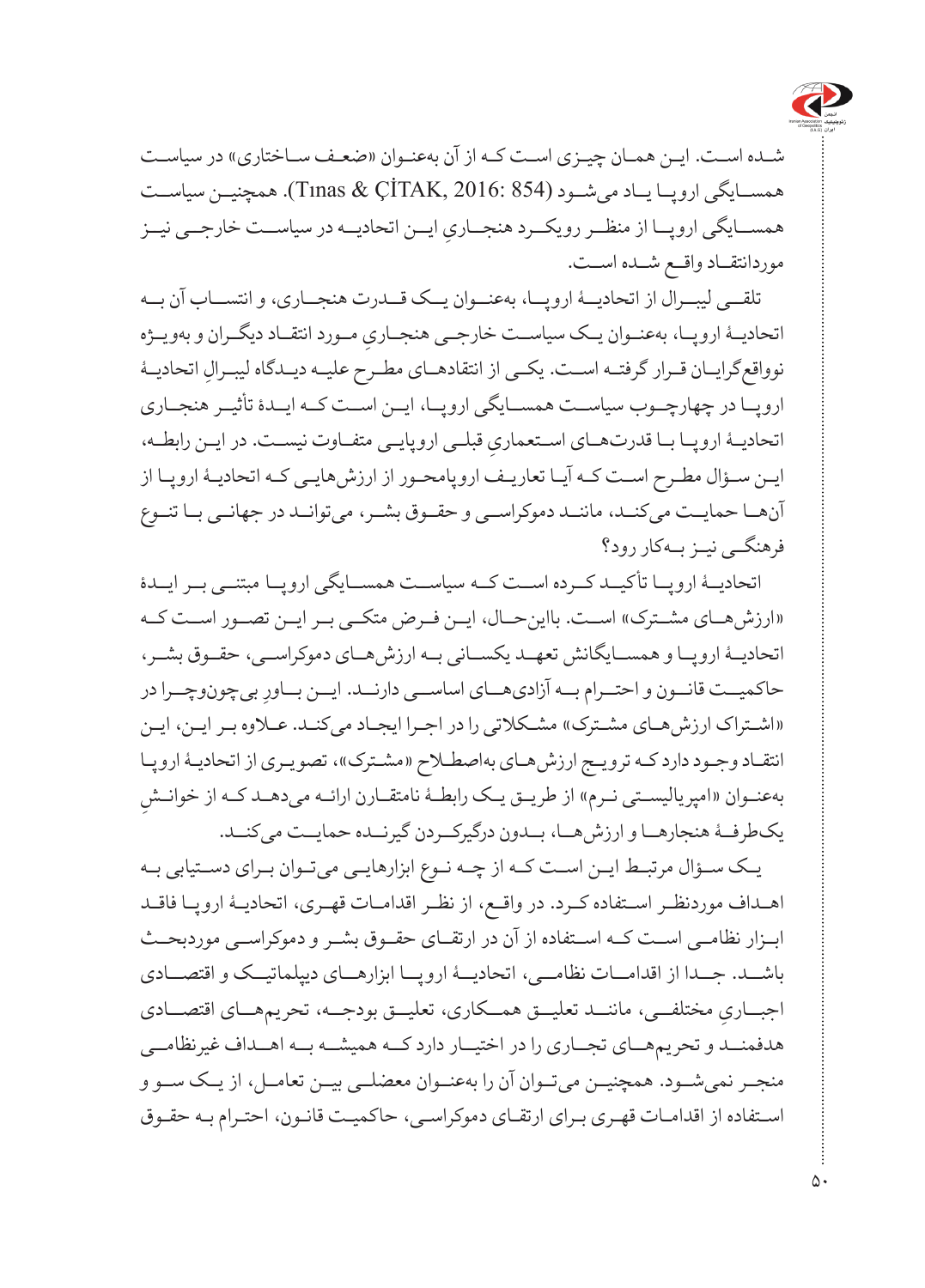

بش ر و آزادیه ای اساســی در کشــورهای همســایه از ســوی دیگــر مشــاهده کــرد کــه در ادبیــات بهعنــوان تعــادلِ شــکننده بیــن اســتفاده از مشروطســازی منفــی و مشروطســازی<br>. مثبت تلقسی می شــود (2016:850-851). Tınas & ÇİTAK, 2016:850).

### **نتیجه گیری**

بررســیهای ایــن مقالــه نشــان داد کــه اتحادیــۀ اروپــا در مقابلــه بــا چالشهــای ناشــی از مجــاورت جغرافیایــی و وجــود پیوندهــای تاریخــی و فرهنگــی بیــن ایــن اتحادیــه و همسـایگان، سیاسـت همسـایگی اروپـا را تدویـن کـرده اسـت. سیاسـت همسـایگی اروپـا ۔<br>یـک ابـزار سیاسـت خارجـیِ اتحادیـۀ اروپاسـت کـه از طریـق سیاسـتهای عمدتـاً دوجانبـه یـا ابتکارهـای همـکاری منطقـهای و چندجانبـه، در پـی ایجـاد روابـط بـا کشـورهای همسـایۀ جنـوب و شـرق مرزهـای اتحادیـۀ اروپاسـت. اتحادیـۀ اروپـا از طریـق سیاسـت همسـایگی اروپـا، بهعنـوان یـک سیاسـت مشـترک بیـن کشـورهای عضـو، سـعی کـرده تـا در چهارچـوب مبانـی و اهـداف ایـن اتحادیـه و از طریـق سـازوکارهای تعیینشـده، روابـط ایـن اتحادیـه بـا کشـورهایی را کـه بـا آن مـرز جغرافیایـی بالفاصلـه دارد، تنظیـم کنـد.

سیاســت همســایگی اروپــا در ســال 2004 بــا هــدف جلوگیــری از ظهــور خطهــای جداکننـدۀ جدیـد بیـن اتحادیـۀ اروپـای گسـترشیافته بـا همسـایگانش و بهمنظـور تقویـت رفـاه و ثبـات و امنیـت اروپـا و همسـایگانش ایجـاد شـد. اتحادیـۀ اروپا برای پیشـبرد سیاسـت همسـایگی خـود از ابزارهـای مختلفـی، همچـون ابـزار همسـایگی و مشـارکت اروپـا و ابـزار همسـایگی اروپـا بهـره بـرده اسـت و در چهارچـوب ایـن ابزارهـا، سـه نـوع سـازوکارِ حمایـت فنــی و مالــی، وعــدۀ افزایــش روابــط و تســهیالت ســرمایهگذاری را بهعنــوان محرکهــای ِ پیشــبرد سیاســت همســایگی، موردتوجــه قــرار داده اســت. همچنیــن بررســیها اصلــی نشــان داد کــه سیاســت همســایگی اروپــا یــک سیاســت بســیار پیچیــده اســت کــه متوجــه گــروه ناهمگونــی از کشــورهای همســایۀ اتحادیــۀ اروپــا در شــرق و جنــوب اســت. بهرغــم اینکــه سیاســت همســایگی در یــک چهارچــوب کالن و یکســان مطــرح شــده اســت، ایــن ِ کشـورهای همسـایه موجـب شـده تـا اتحادیـۀ اروپـا در مرحلـۀ عمـل بـه »اصـل ناهمگونـی تمایــز» متوســل شــود؛ یعنــی برنامههــای عملــی سیاســت همســایگی بــرای هــر کشــور همسـایه را براسـاس شـرایط خـاص آن کشـور اجـرا کنـد. همچنیـن در ایـن چهارچـوب، دو اصـل مشروطسـازی روابـط بـا همسـایگان در قبـال مشروطسـازی مثبـت و مشروطسـازی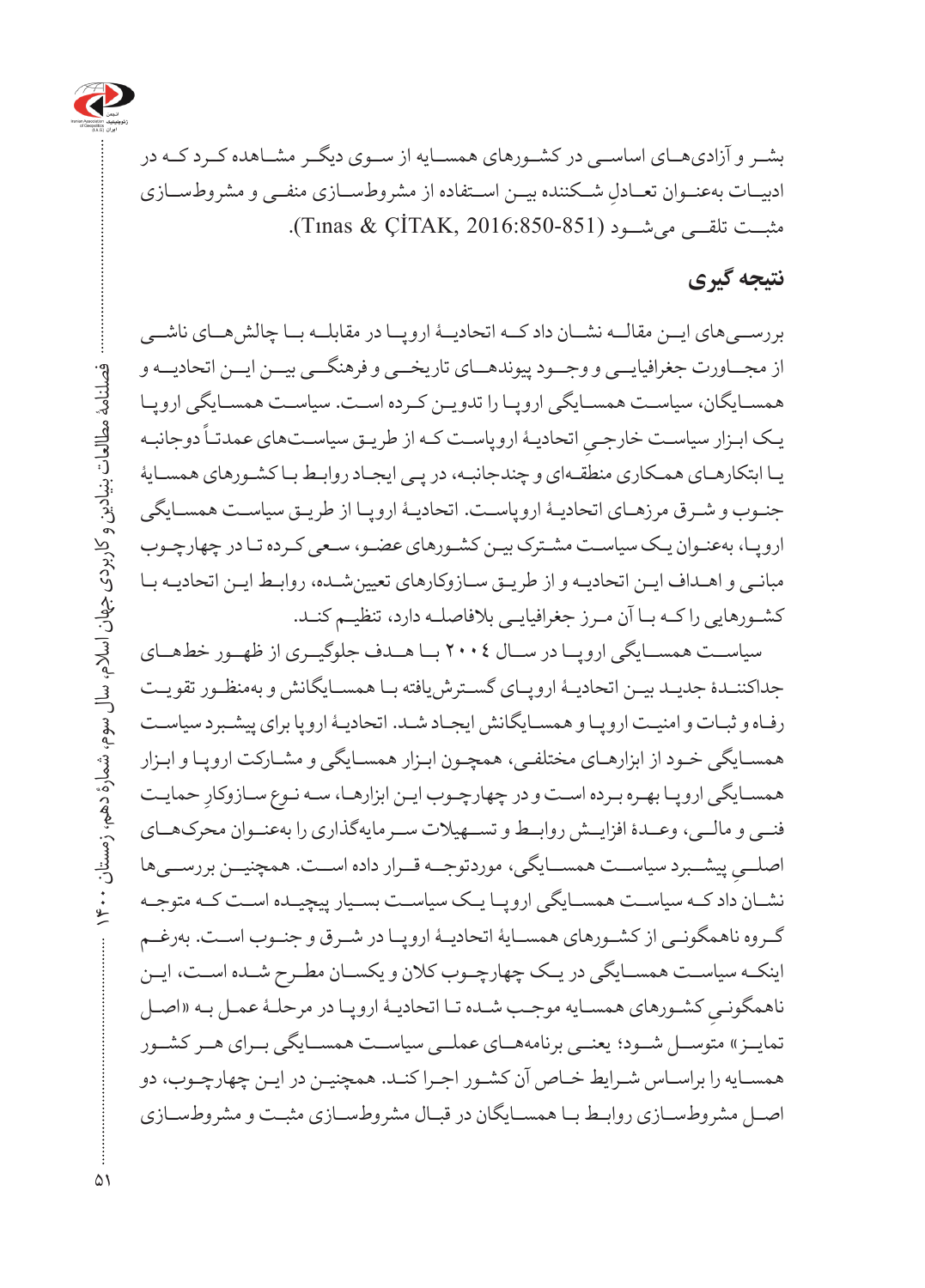

منفـی نیـز موردتوجـه قـرار گرفتـه اسـت.

**توصیههای سیاستگذاری برای سیاستگذاران ایران**

از بررسـی سیاسـت همسـایگی اروپـا بهعنـوان ابـزار قدرتمنـد اتحادیـۀ اروپـا بـرای پیشـبرد روابــط ایــن اتحادیــه بــا کشــورهای همســایه و تأمیــن منافــع مختلــف آن از ایــن طریــق، میتــوان درسهایــی بــرای سیاســتگذاران عرصــۀ تدویــن و اجــرای سیاســت همســایگی ایـران برگرفـت:

.1 سیاستــ همس ایگی ی ک ابـزار بـرای تأمی ن امنیـت کشـور از طریـق تضمیـن امنیـت و ثبـات در کشـورهای همسـایه در طـول مرزهـای خارجـی کشـور و دارای اهمیـت زیادی اسـت. .2 سیاســت همســایگی یــک رویکــرد جدیــد در روابــط بــا همســایگان اســت و بدیلــی برـای ژئوپلتیکهاــی سنــتی اسـ ت.

.3 سیاســت همســایگی یــک سیاســت پیچیــده اســت و در تقاطــع چنــد سیاســت، همچـون سیاسـت خارجـی، سیاسـت امنیتـی، سیاسـت تجـاری و سیاسـت توسـعه قـرار دارد و در تدویــن آن بایــد عناصــری از هریــک از ایــن سیاســتها وجــود داشــته باشــد.

.4 سیاسـت همسـایگی یـک بـازی بردبـرد اسـت و ضمـن اینکـه منافعـی را بـرای همسـایگان ایجـاد میکنـد، منافعـی بزرگـی بـرای کشـور در پـی دارد؛ بهعنـوان نمونـه، بـا افزایش رشـد و توسـعۀ اقتصاـدی در کشـورهای همس ایه، ب ازار ب رای محص والت کشـور فراه م میشـود یـا بـا ایجـاد اشــتغال در کشــورهای همســایه، جلــو مهاجــرت فزاینــدۀ غیرقانونــی بــه کشــور گرفتــه می شــود.

.5 برـای پیش برد سیاســت همس ایگی بایـد مس یرهای مختل ف دوجانب ه و ابتکارهــای منطقـهای چندجانبـه موردتوجـه قـرار گیـرد.

٦. توجــه بــه اصــل تمايــز در سياســت همســايگيِ اروپــا، نشــان مىدهــد كــه در تدويــن<br>-و اجرـای سیاسـت همس ایگی بای د تفاوتهـای کشـورهای همسـایه بـا هـم موردتوجـه قـرار گیـرد و بـه شـرایط خـاص هریـک از کشـورهای همسـایه توجـه شـود.

.7 درس آخرـی ک ه میتــوان از سیاســت همســایگی اروپــا بــرای سیاســت همســایگی ایــران گرفــت، از بُعــد انتقــادی آن اســت: سیاســتگذاران سیاســتِ همســایگی در تدویــن و پیشبــرد سیاستـ همس ایگی ای ران، بای د ذهنیته ای کلیشــهای بهدســتآمده از سیاســتگذاریهای قبلــی را کنــار بگذارنــد و بــا رویکــرد جدیــد، بــا واقعبینــی و طبــق شــرایط جدیــد بــه تدویــن و اجــرای ایــن سیاســت بپردازدنــد.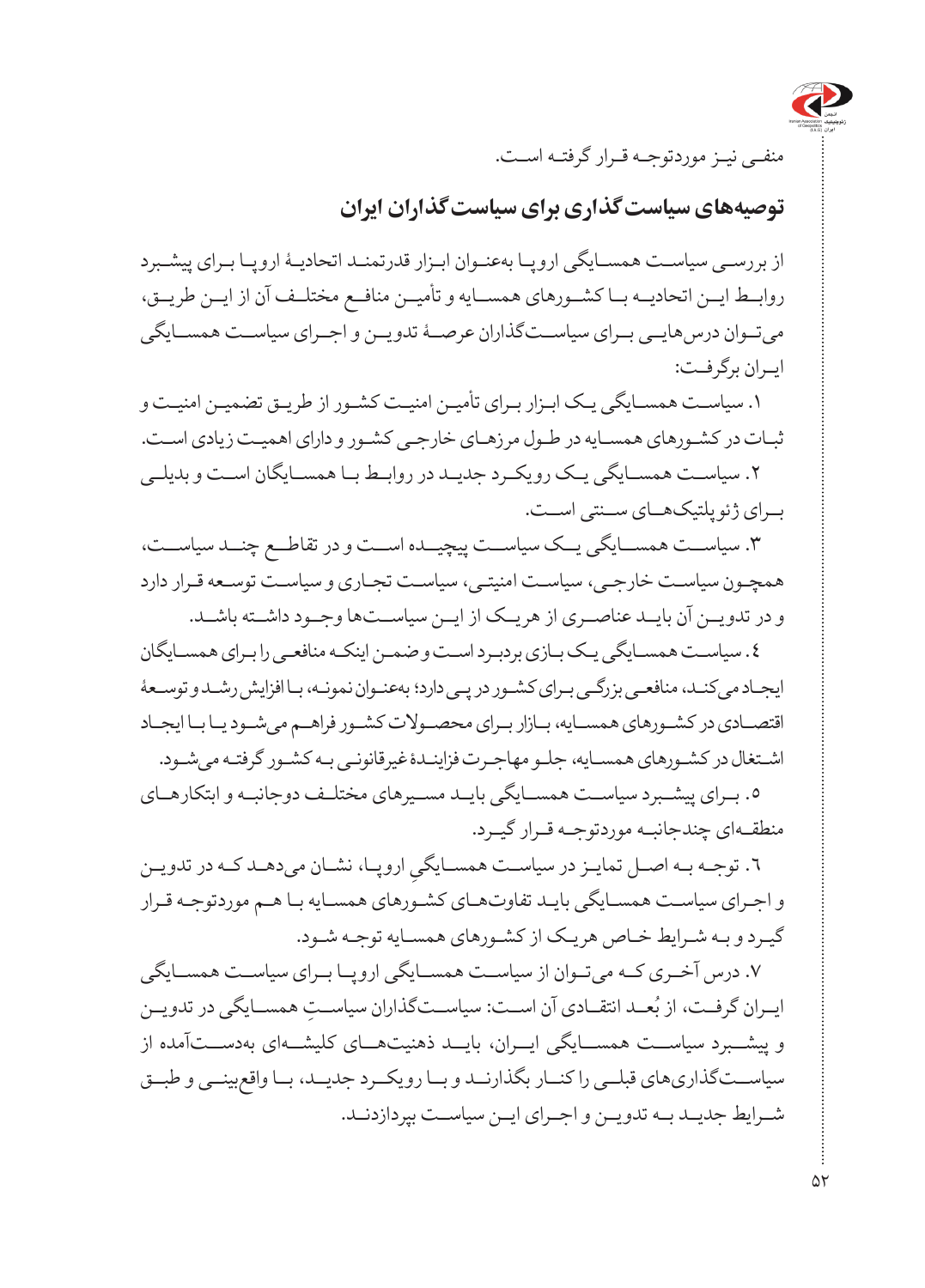#### **Refrences**

- 1. Amin, S. & El Kenz, A. (2005), *Europe and the Arab world: Patterns* and prospects for the new relationship, London: Zed Books Ltd.
- 2. Wesselink, E. & Boschma, R. (2012), "Overview of the European Neighbourhood Policy: Its History, Structure, and Implemented Policy Measures", Utrecht: Utrecht University.
- 3. Avery , G. & Nasshoven, Y. (2008), "European Neighbourhood Policy: Challenges and Prospects", Brussels: the Trans European Policy Studies Association.
- 4. Cadier, D. (2013), "Is the European Neighbourhood Policy a. substitute for enlargement?", London: LSE IDEAS.
- 5. European Commission (2003), "Wider Europe Neighbourhood: A New Framework for Relations with our Eastern and Southern Neighbours". Brussels: European Commission.
- 6. European Commission (2013), "European Neighbourhood Policy: Working towards a Stronger Partnership", Brussels: European Commission.
- 7. Kahanec, M. (2012), "Skilled Labor Flows: Lessons from the European Union", Budapest: Central European University.
- 8. Kahraman, S. (2005), "The European Neighbourhood Policy: The European Union's New Engagement Towards Wider Europe", Center Of Strategic Research. Available at: http://sam.gov.tr/pdf/ perceptions/Volume-X/winter-2005/Sevilay-Kahraman.pdf
- 9. Kasekamp, A. & Mälksoo, L. (2006), "The Estonian Foreign Policy Yearbook", Tallinn: Eesti Välispoliitika Instituut.
- 10. Lippert, B. (2007), The EU neighbourhood policy: Profile, potential, perspective. Intereconomics, 42 (4), 180-187. doi:10.1007/s10272- $007 - 0220 - 0$